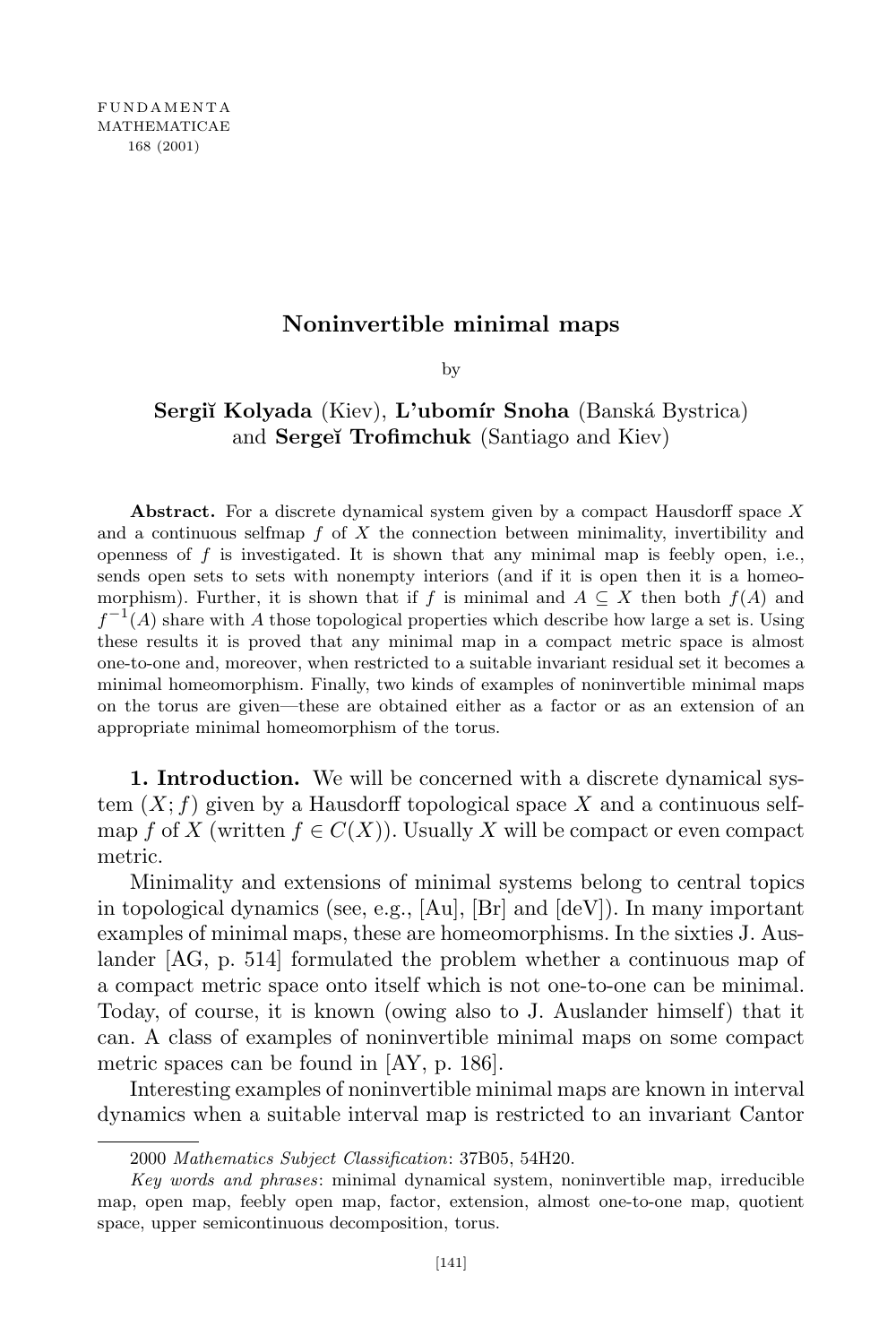set. In fact, it was proved in [BKNS] that unimodal Fibonacci maps have a wild attractor (which is a Cantor set) provided that the order of the critical point is sufficiently high. By [BL], the restriction of such a map to this Cantor set is minimal and by [LM] the preimage of any point from this Cantor set is a singleton except for the critical point of the map whose preimage consists of two points. More generally, there are unimodal maps whose restriction to a Cantor set (the  $\omega$ -limit set  $\omega(c)$  of the critical point *c*) is minimal and fails to be invertible only at *k* points, each lying in the backward orbit of *c* (one of them is *c* itself) and having two preimages in  $\omega(c)$  (all other points in  $\omega(c)$  have only one preimage in  $\omega(c)$ ; see [BKP].

Symbolic dynamics provides many examples of minimal noninvertible maps. Consider  $A^N$  endowed with the shift. It is easy to prove by a compactness argument that any transitive subshift (i.e., closed shift-invariant subset of  $A^N$ ) on which the shift acts bijectively is reduced to a periodic orbit. On the other hand by the Jewett–Krieger theorem there exist a variety of minimal subshifts, most of which do not consist of a periodic orbit; among them, 0-entropy as well as positive-entropy systems with various properties. Other examples are less abstract: one-sided Sturmian and Toeplitz systems are minimal subshifts, none of which is reduced to one periodic orbit (as a general reference see [LMa]).

None of the above mentioned examples of noninvertible minimal maps is on a manifold. On the interval there is no minimal map at all and it is well known that the circle admits a minimal homeomorphism but does not admit any noninvertible minimal map (see [AK]). In Section 3 we prove that in the case of tori of dimension  $n \geq 2$  the situation is different—in contrast to the case  $n = 1$  they admit minimal noninvertible maps. We prove that any minimal skew product homeomorphism of the torus having an asymptotic pair of points has an almost one-to-one factor which is a minimal noninvertible map of the torus (see Theorem 3.2). Then we apply the technique of factorization to the point distal homeomorphism of the torus of M. Rees  $[R]$  to show the existence of a minimal point distal noninvertible map on the torus such that both an extension of it and a factor of it are minimal homeomorphisms of the torus (see Theorem 3.3). Finally, we show how to modify Rees' technique of extension of an irrational rotation of the torus from [R] in order to obtain a minimal noninvertible map of the torus (see Theorem 3.4 and, for all details, Appendix)  $(1)$ .

 $(1)$  In the present paper we consider only compact spaces. Of course, the problem of the existence of minimal maps in noncompact spaces has also been studied. For instance, by [LCY], on the two-dimensional sphere minus a finite set there are no homeomorphisms whose *full* orbits are all dense, the nonexistence of minimal maps (i.e. maps whose *forward* orbits are all dense) being well known in much more general spaces [G], [HK].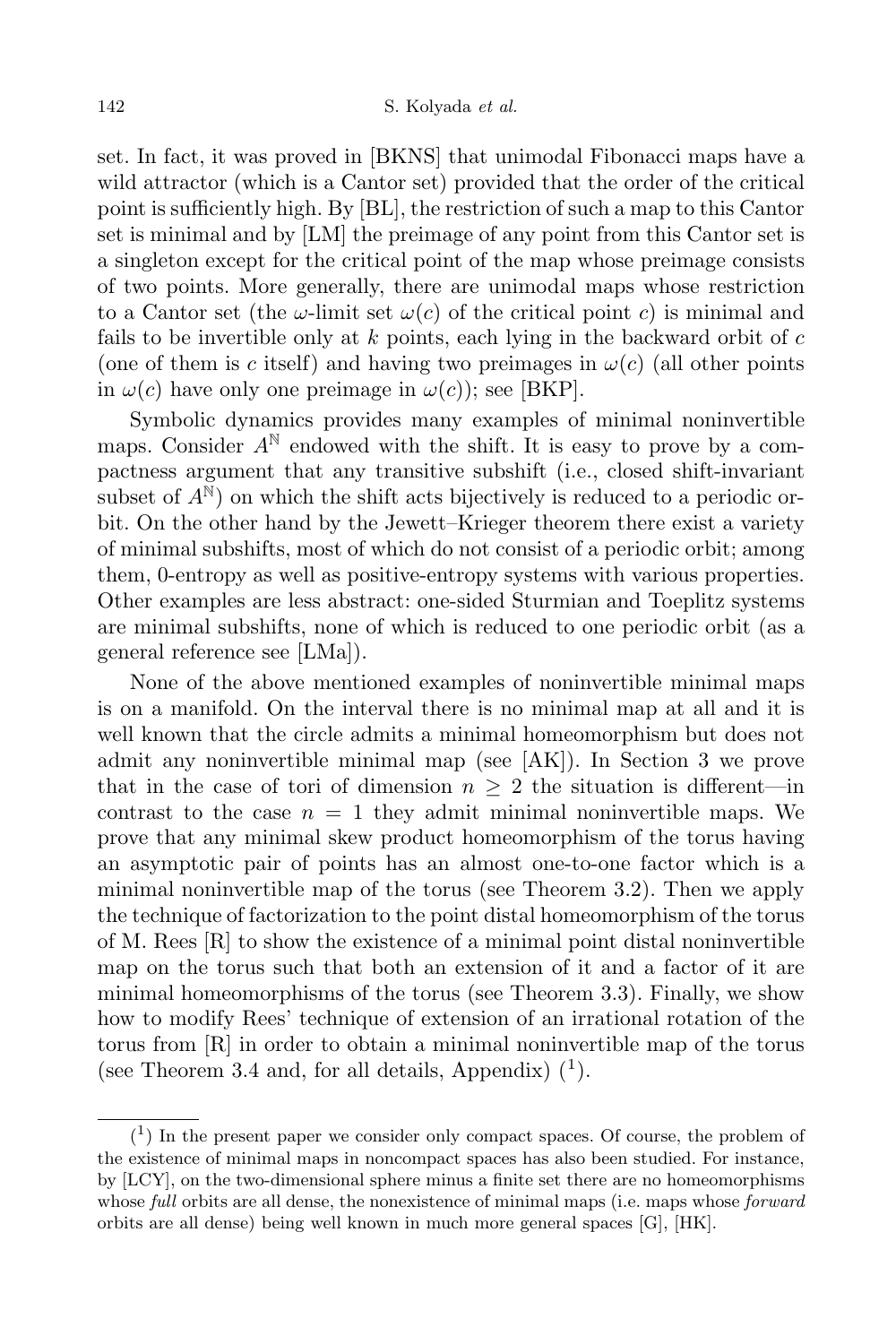To summarize: There are compact spaces that do not admit any minimal map, there are spaces that admit minimal homeomorphisms but do not admit any minimal noninvertible map and there are spaces that admit both minimal homeomorphisms and minimal noninvertible maps. The authors do not know whether there are spaces that admit minimal noninvertible maps but do not admit any minimal homeomorphism.

When we consider a continuous selfmap of a compact Hausdorff space, it turns out that there is a close connection between its minimality, invertibility and openness. In fact, in Section 2 we prove that every minimal map is feebly open and if it is even open then it is necessarily invertible and so, being a continuous bijective selfmap of a compact Hausdorff space, it is a homeomorphism (see Theorem 2.4).

Further, it is shown that if *f* is minimal and  $A \subseteq X$  then both  $f(A)$  and  $f^{-1}(A)$  share with *A* those topological properties which describe how large a set is (see Theorem 2.5).

In topological dynamics almost one-to-one maps (extensions) attract a considerable attention (cf. [FW]). In the present paper we prove that any minimal map in a compact metric space is almost one-to-one and, moreover, when restricted to a suitable invariant residual set it becomes a minimal homeomorphism (see Theorems 2.7 and 2.8).

**Acknowledgements.** The authors thank P. Arnoux, J. Auslander, F. Blanchard, H. Bruin, P. Le Calvez, P. Maličký, M. Rees and V. Sharko for useful discussions and remarks.

This paper was written in part during the first author's visit to Universidad de Chile and the first and the second authors' visit to the Institut de Mathématiques de Luminy. The first author was partially supported by the INTAS OPEN 97 grant 1843 and by the FONDECYT grant 7980040. The second author was partially supported by the Slovak grant agency, grant numbers  $1/4015/97$  and  $1/7424/2000$ . The third author was partially supported by the FONDECYT grants 1980704 and 8990013. The support as well as the kind hospitality of Universidad de Chile and the Institut de Mathématiques de Luminy are very much appreciated.

**2. Minimality, invertibility and openness.** Let *X* be a Hausdorff topological space and let  $f: X \to X$  be continuous. The dynamical system  $(X; f)$  is called (topologically) *minimal* if there is no proper subset  $M \subseteq X$  which is nonempty, closed and *f*-invariant (i.e.,  $f(M) \subseteq M$ ). In such a case we also say that the map *f* itself is minimal. Note that the system  $(X; f)$  is minimal if and only if the (forward) orbit of every point from *X* is dense in *X*. If  $Y \subseteq X$  is nonempty, closed and *f*-invariant then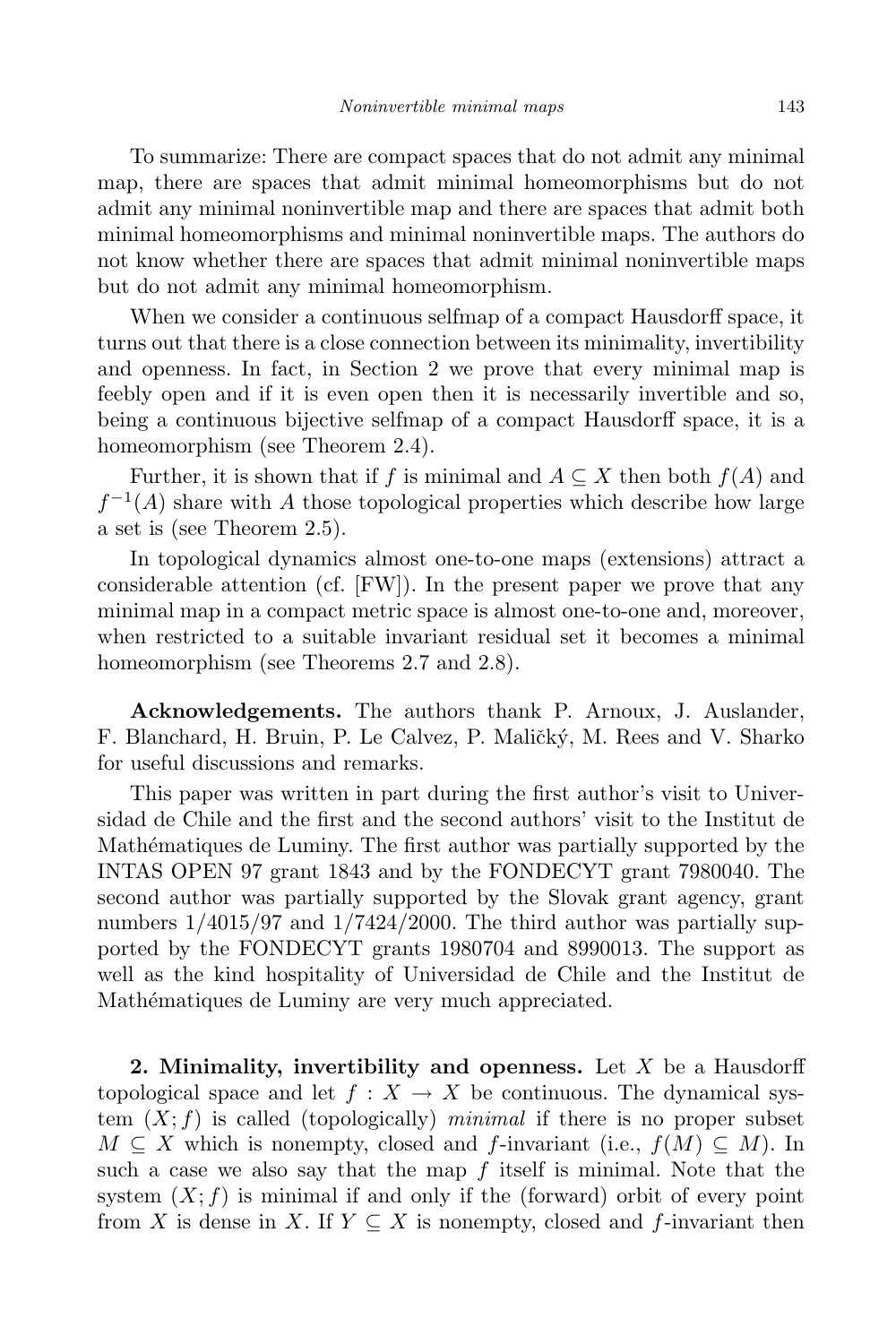*Y* is called a *minimal set* of the system  $(X; f)$  if the system  $(Y; f|_Y)$  is minimal  $(2)$ .

Moreover, recall that the system  $(X; f)$  or the map  $f$  itself is called (topologically) *transitive* if for every pair of nonempty open sets *U* and *V* in *X*, there is a positive integer *n* such that  $f^{n}(U) \cap V \neq \emptyset$ . Clearly, minimality implies transitivity. Recall also that if  $f$  is transitive then  $f(X)$  is obviously dense in *X* and if we additionally assume *X* to be compact, then  $f(X)$  is also compact. Hence  $f(X) = X$ . If X has an isolated point and f is transitive then *X* is just a periodic orbit of *f*. If *X* is a compact metric space without isolated points, then the above definition of transitivity is equivalent to the existence of a dense orbit (see [S]; for a survey of results on transitivity see, e.g., [KS]).

Recall that a map is called *open* if it sends open sets to open sets and is called *closed* if it sends closed sets to closed sets. A map *f* is called *feebly open* if for every nonempty open subset *U* of *X*, there is a nonempty open subset *V* of *X* such that  $V \subseteq f(U)$ . It is easy to see that a map is feebly open if and only if the inverse image of every dense subset is dense. Note that the terminology is not unified—instead of feebly open some authors say semi-open, almost open or somewhat open. It seems that the idea of a feebly open map was first introduced in [F].

We will also use the notion of an irreducible map which is very important in general topology, mainly in the theory of absolutes (see e.g. [PW] or [Al]). A map  $f: X \to Y$  is called *irreducible* if the only closed set  $A \subseteq X$  for which  $f(A) = Y$  is  $A = X$ . Note that if f is irreducible then it is surjective.

LEMMA 2.1. Let *X* be a compact Hausdorff space and  $f \in C(X)$ . Then *the following two conditions are equivalent and each of them is sufficient for f not to be minimal*:

- (1) *there is a closed set*  $A \neq X$  *in*  $X$  *with*  $f(A) = f(X)$ ,
- (2) *there is* an *open set*  $B \neq \emptyset$  *in X with*  $f(B) \subseteq f(X \setminus B)$ .

*Consequently*, *if f is minimal then it is irreducible.*

*Proof.* From (1) we get (2) by taking  $B = X \setminus A$  and from (2) we get (1) by taking  $A = X \setminus B$ . Suppose that (1) holds. If  $f(X) \neq X$  then *f* is obviously not minimal. So let  $f(X) = X$ . Denote  $f|_A$  by g and consider the set  $M := \bigcap_{k=0}^{\infty} f^{-k}(A) = \bigcap_{k=0}^{\infty} g^{-k}(A)$ . We have  $X = g(A) \supseteq A$ . Hence the set *M*, being the intersection of a nested sequence of nonempty compact sets,

 $(2)$  Thus in the present paper minimality of both a map and a homeomorphism means the density of all (forward) orbits. Some authors, when defining minimal homeomorphisms, only require the density of all full orbits (see, e.g., [W]) and speak of semiminimality when they have in mind the density of all (forward) orbits (see, e.g., [G]). In compact metric spaces these two notions are equivalent.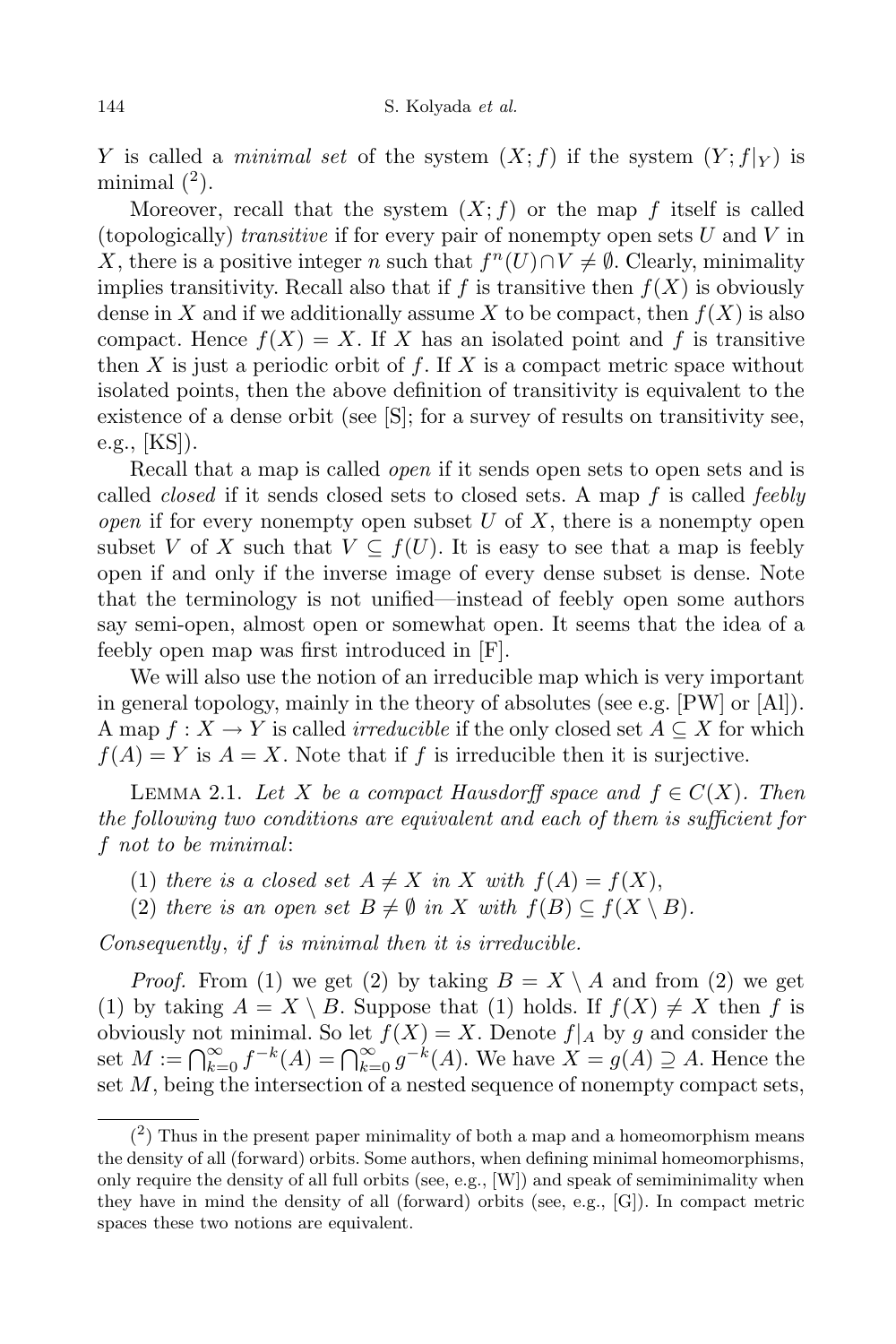is nonempty. But the *f*-trajectory of any point from *M* does not intersect the nonempty open set  $X \setminus A$  (*M* is even *f*-invariant and compact). Hence *f* is not minimal.  $\blacksquare$ 

LEMMA 2.2. Let *X* be a compact Hausdorff space and let  $f \in C(X)$ . *Then the following are equivalent*:

- (1) *f is irreducible and open*,
- (2) *f is a homeomorphism.*

*Proof.* Only (1)⇒(2) needs a proof. Since a continuous bijection from a compact space to a Hausdorff space is a homeomorphism and *f*, being irreducible, is onto, it is sufficient to prove that *f* is invertible. Suppose, on the contrary, that there are  $a \neq b$  with  $f(a) = f(b) =: c$ . Take disjoint open neighbourhoods  $U_a$  of *a* and  $U_b$  of *b*. Since *f* is open,  $f(U_a)$  is open and contains *c*. Since  $f$  is continuous, there is an open neighbourhood  $V_b$  of  $b$ such that  $V_b \subseteq U_b$  and  $f(V_b) \subseteq f(U_a)$ . Then  $f(V_b) \subseteq f(X \setminus V_b)$ . Hence, by Lemma 2.1(2) $\Rightarrow$ (1), *f* is not irreducible. ■

LEMMA 2.3. Let *X* be a compact Hausdorff space and let  $f \in C(X)$  be *irreducible. Then f is feebly open.*

*Proof.* Since *f* is continuous, for any  $A \subseteq X$  we have  $f(\overline{A}) \subseteq f(A)$ . This inclusion is in fact an equality, because *X* is compact and thus *f* is closed. Now let  $D \subseteq X$  be dense in *X*. Since *f* is onto, we have  $f(f^{-1}(D)) = D$ and so

$$
f(\overline{f^{-1}(D)}) = \overline{f(f^{-1}(D))} = \overline{D} = X.
$$

Since *f* is irreducible, this implies that  $\overline{f^{-1}(D)} = X$ . ■

By Lemmas 2.1 and 2.3, if  $f \in C(X)$  is minimal then it is irreducible and if *f* is irreducible then it is feebly open. Easy examples on the interval show that the converse implications do not hold.

From Lemmas 2.1–2.3 we immediately get

THEOREM 2.4. Let *X* be a compact Hausdorff space and  $f \in C(X)$ .

- (1) *If f is minimal then it is feebly open.*
- (2) *If f is minimal and open then it is a homeomorphism.*

Since we have seen that there are minimal maps which are not homeomorphisms, in (1) we cannot replace feebly open by open and in (2) we cannot replace open by feebly open.

Once we know that every minimal map is feebly open, we can ask whether this result can be extended to topologically transitive maps. The answer is negative—a topologically transitive map may not be feebly open [M] (nevertheless, every transitive interval map is trivially feebly open).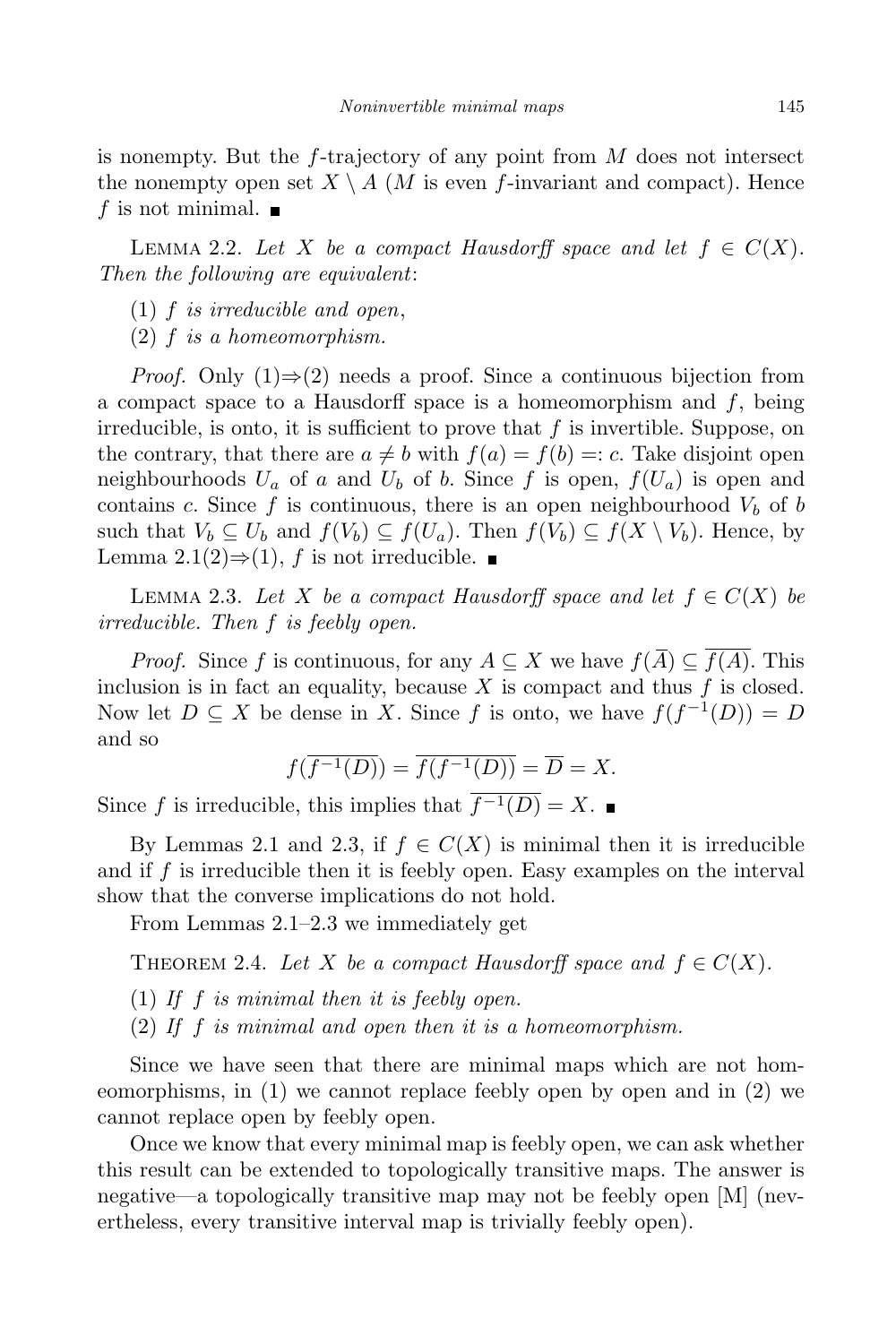To summarize: Any minimal map is of one of the following two kinds: either it is homeomorphism or it is noninvertible and nonopen (but feebly open). (It cannot be invertible and nonopen, since a continuous bijection from a compact space to a Hausdorff space is a homeomorphism, hence open. Further, it cannot be noninvertible and open by Theorem 2.4(2).)

Recall that a set is called *residual* if its complement is of first category. Further, a set *A* has the *Baire property* (see [K1, p. 87] or [O, p. 19]) if it is the symmetric difference of an open set and a first category set, i.e., if it is of the form  $A = (G \setminus B) \cup C$  where *G* is open and *B* and *C* are first category sets or, equivalently, if it is of the form  $A = (F \setminus P) \cup Q$  where *F* is closed and *P* and *Q* are first category sets.

Theorem 2.4(1) together with Lemma 2.1 enable us to show that if *f* is minimal and  $A \subseteq X$  then both  $f(A)$  and  $f^{-1}(A)$  share some topological properties with the set *A*—namely the ones which describe how large a set is. For completeness, the next theorem contains also some known results.

THEOREM 2.5. Let *X* be a compact Hausdorff space and let  $f \in C(X)$ *be a minimal map. Let*  $A \subseteq X$ *.* 

(1) If *A* is dense then both  $f(A)$  and  $f^{-1}(A)$  are dense.

(2) If *A* is nowhere dense then both  $f(A)$  and  $f^{-1}(A)$  are nowhere dense.

(3) If *A* is a first category set then both  $f(A)$  and  $f^{-1}(A)$  are first *category sets.*

(4) If *A* is a second category set then both  $f(A)$  and  $f^{-1}(A)$  are second *category sets.*

(5) If *A* has the Baire property then both  $f(A)$  and  $f^{-1}(A)$  have the *Baire property.*

(6) If *A* is residual then both  $f(A)$  and  $f^{-1}(A)$  are residual.

(7) If *A* has nonempty interior then both  $f(A)$  and  $f^{-1}(A)$  have non*empty interiors.*

(8) *If A is open then there is a positive integer r with the property*  $\bigcup_{k=0}^{r} f^{-k}(A) = \bigcup_{k=0}^{r} f^{k}(A) = X.$ 

(9) If *A* is open then there is an open set  $B \subseteq X$  such that  $B \subseteq f(A) \subseteq$ *B* (*here B may not be unique*; *the largest such set is always*  $B = \text{int } f(A)$ *.* 

*Proof.* (1) is an easy consequence of the fact that *f* is continuous, onto and feebly open.

(2) Let *A* be nowhere dense. We are going to prove that both  $f(A)$ and  $f^{-1}(A)$  are nowhere dense. Since the closure of a nowhere dense set is nowhere dense, we may assume that *A* is closed.

Since *A* is nowhere dense,  $X \setminus A$  is dense. By feeble openness of *f*,  $f^{-1}(X \setminus A) = X \setminus f^{-1}(A)$  is dense. Since  $f^{-1}(A)$  is closed, we get the nowhere density of  $f^{-1}(A)$ .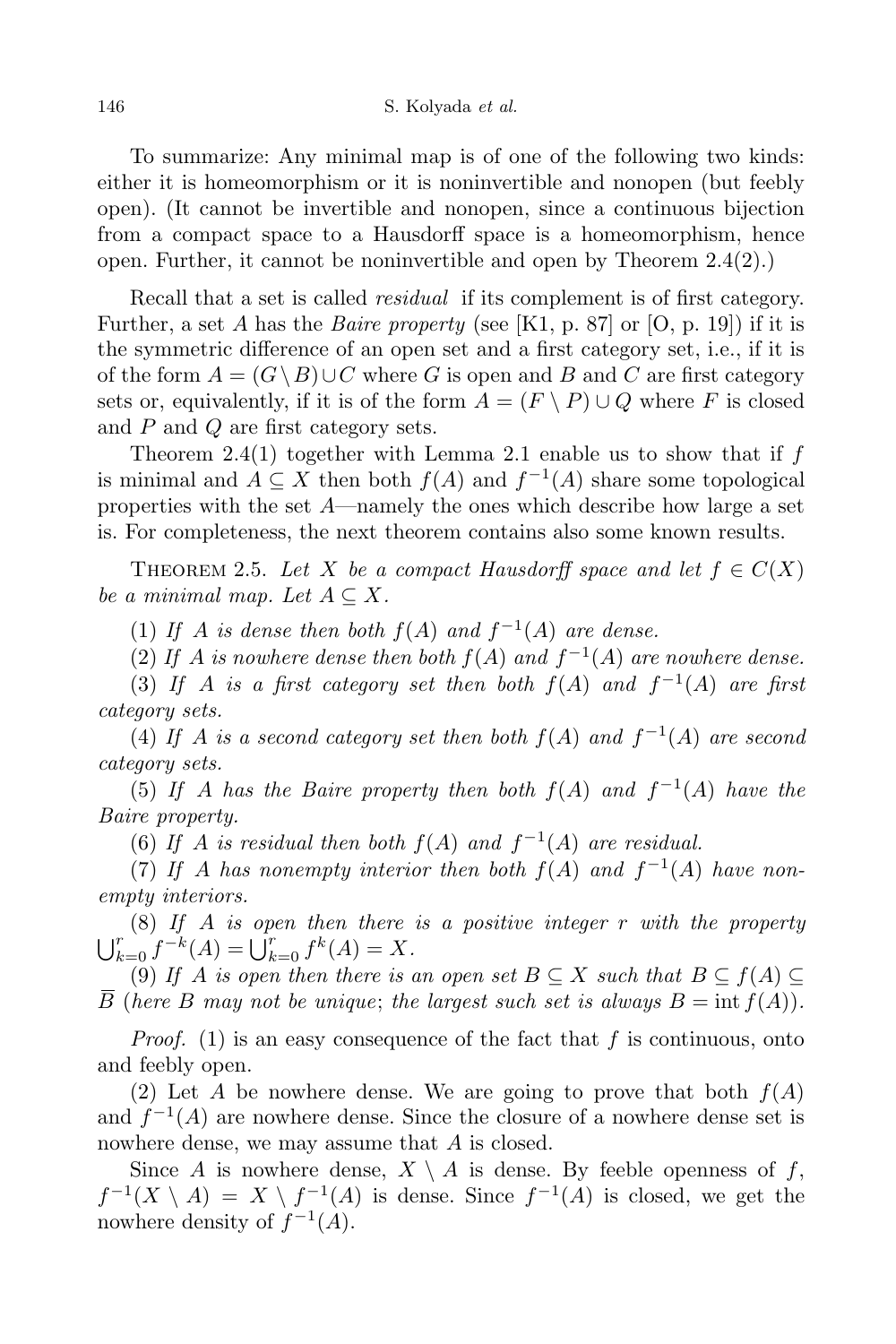Now suppose, on the contrary, that  $f(A)$  is dense in a nonempty open set *G*. Since  $f(A)$  is closed, we have  $f(A) \supseteq G$ . For the set  $B = A \cap f^{-1}(G)$  we have  $B \subseteq A$  and  $f(B) = G$ . Then  $f^{-1}(G)$  is open and  $f^{-1}(G) \supseteq B$ . Since *B* is nowhere dense, there is a nonempty open set *U* such that  $U \subseteq f^{-1}(G)$ and  $U \cap B = \emptyset$ . Then  $f(X \setminus U) \supseteq f(B) = G \supseteq f(U)$ . By Lemma 2.1, *f* is not minimal, a contradiction.

(3) This follows from (2).

(4) From (3) we trivially deduce that  $f(A)$  is of second category whenever *A* is of second category. To prove that also  $f^{-1}(A)$  is of second category, realize that due to the surjectivity of  $f$ ,  $f(f^{-1}(A)) = A$ .

(5) Let *A* have the Baire property, i.e.,  $A = (F \setminus P) \cup Q$  where *F* is closed and *P*, *Q* are of first category. Then  $f^{-1}(A) = (f^{-1}(F) \setminus f^{-1}(P)) \cup f^{-1}(Q)$ and  $f(A) = (f(F) \setminus P^*) \cup f(Q)$  where  $P^* \subseteq f(P)$ . Now use (3) and the fact that by continuity both  $f(F)$  and  $f^{-1}(F)$  are closed.

(6) follows from (3), (4) and the surjectivity of *f*.

(7) is a consequence of the continuity and the feeble openness of *f*.

(8) The existence of an *r* with  $\bigcup_{k=0}^{r} f^{-k}(A) = X$  is folklore (for any  $x \in X$  there is  $n(x)$  with  $f^{n(x)}(x) \in A$  and so we have  $f^{n(x)}(U_x) \subseteq A$  for some open neighbourhood  $U_x$  of  $x$ ; now use compactness to find a finite cover of *X* by such neighbourhoods). Since *f* is surjective we have  $f(f^{-1}(B)) = B$ for any set B. Thus  $X = f^r(X) = f^r(\bigcup_{k=0}^r f^{-k}(A)) = \bigcup_{k=0}^r f^{r-k}(A) = \bigcup_{k=0}^r f^j(A)$ .  $f_{j=0}^{r} f^{j}(A).$ 

(9) Take  $B = \text{int } f(A)$  and suppose on the contrary that for some  $a \in A$ , *f*(*a*)  $\notin \overline{B}$ . Take an open neighbourhood *V* of *f*(*a*) disjoint from *B*. By continuity, there is an open neighbourhood *U* of *a* such that  $U \subseteq A$  and  $f(U) \subseteq V$ . By feeble openness of *f*, there is a nonempty open set *W* with  $W \subseteq f(U)$ . Hence *W* is a subset of  $f(A)$  and is disjoint from  $B = \text{int } f(A)$ , a contradiction.

REMARK. From the proof of Theorem 2.5 one can see that the statements  $(1)$ – $(7)$  and  $(9)$  do not hold only for minimal maps but also for larger subclasses of  $C(X)$ . For instance, if we consider *surjective* maps then

• the *f*-part of (1) and the *f*<sup>-1</sup>-part of (7) hold for all continuous maps,

*•* the *f −*1 -parts of (1), (2), (3), (5) and (6) as well as the *f*-parts of (4) and (7) hold for all feebly open maps,

*•* the *f*-parts of (2), (3), (5) and (6) as well as the *f −*1 -part of (4) hold for all irreducible maps,

• the statement (9) holds for all feebly open maps.

Note that for topologically transitive maps the theorem does not hold even on the interval (except the parts holding for all surjective feebly open maps; note that on the interval transitivity implies feeble openness). For instance, one can find a transitive feebly open map *f* from a compact real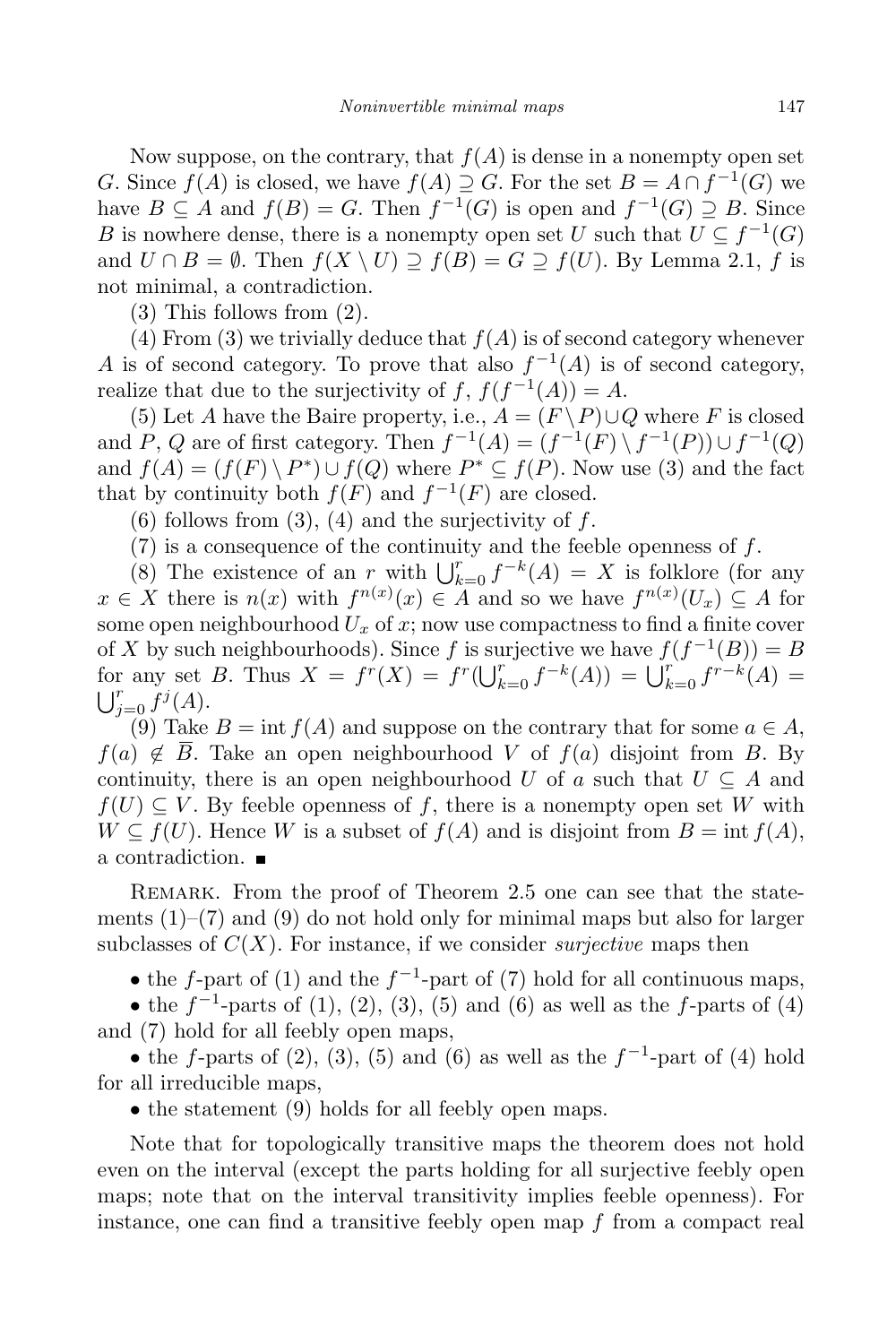interval *I* into itself and a nowhere dense set  $A \subset I$  such that  $f(A) = I$ (take the Cantor set *A* and the corresponding Cantor stairs map  $I \rightarrow I$ and in each interval contiguous to *A* replace the constant piece of the map by three linear pieces—increasing, decreasing, increasing; just take care of having sufficiently big "peaks" to ensure transitivity but not too big to ensure continuity).

For completeness let us remark that for continuous maps in compact topological spaces minimality (even surjectivity) implies another form of openness, so-called bicontinuity. A map  $f: X \to X$  is called *bicontinuous* (or a factor map or an identification map) if it is onto and  $f^{-1}(A)$  is open if and only if *A* is open. In fact, if *X* is compact and  $f \in C(X)$  onto, then *f*, being a closed map, is bicontinuous (see [K1], p. 119).

Recall that a set is called *regular closed* or canonical closed if it is the closure of an open set (equivalently, if it is the closure of its interior). In the theory of absolutes it is important that if *X* and *Y* are topological spaces,  $f: X \to Y$  is closed and irreducible and  $A \subseteq X$  and  $B \subseteq Y$  are regular closed sets, then  $f(A)$  is regular closed and there is a unique regular closed set  $B^*$  with  $f(B^*) = B$  (see [Al], p. 345). By Lemma 2.1, if *X* is compact Hausdorff and  $f \in C(X)$  minimal then it also has the described properties.

Having proved Theorem 2.5 we are prepared to attack the problem of to what extent a minimal map may be noninvertible. We start with the following simple observation.

LEMMA 2.6. Let  $(X, \rho)$  be a compact metric space and  $f \in C(X)$  be *onto.* Then the map  $\varphi: X \to [0, \text{diam } X]$  defined by

$$
\varphi(x) = \text{diam}\, f^{-1}(x)
$$

*is upper semicontinuous.*

*Proof.* Fix a point  $x_0 \in X$ . To prove that  $\limsup_{x\to x_0} \varphi(x) \leq \varphi(x_0)$ assume that  $\varphi(z_n) \to d$  for some sequence  $z_n \to x_0$ . We need to show that  $d \leq \varphi(x_0)$ . For any *n* take points  $p_n$  and  $q_n$  from the compact set  $f^{-1}(z_n)$  such that  $\varrho(p_n, q_n) = \varphi(z_n)$ . Since we are in a compact metric space, there are subsequences  $p_{k_n}$  and  $q_{k_n}$  converging to some points  $p$  and q. Then  $\varrho(p,q) = \lim_{n \to \infty} \varrho(p_{k_n}, q_{k_n}) = \lim_{n \to \infty} \varphi(z_{k_n}) = d$ . Further,  $f(p) =$  $\lim_{n\to\infty} f(p_{k_n}) = \lim_{n\to\infty} z_{k_n} = x_0$  and similarly  $f(q) = x_0$ . Hence  $p, q \in$  $f^{-1}(x_0)$  and so  $d \leq \varphi(x_0)$ .

Recall that a map  $f: X \to X$  is called *almost one-to-one* if for every x in a  $G_{\delta}$ -dense subset of *X*, card $(f^{-1}(x)) = 1$ . Equivalently, in this definition instead of " $G_{\delta}$ -dense" we can use "residual", because any  $G_{\delta}$ -dense set is residual and any residual set (in a compact metric space) contains a  $G_{\delta}$ -dense set. Thus, a map is called almost one-to-one if *generically* the preimage of a point is a singleton.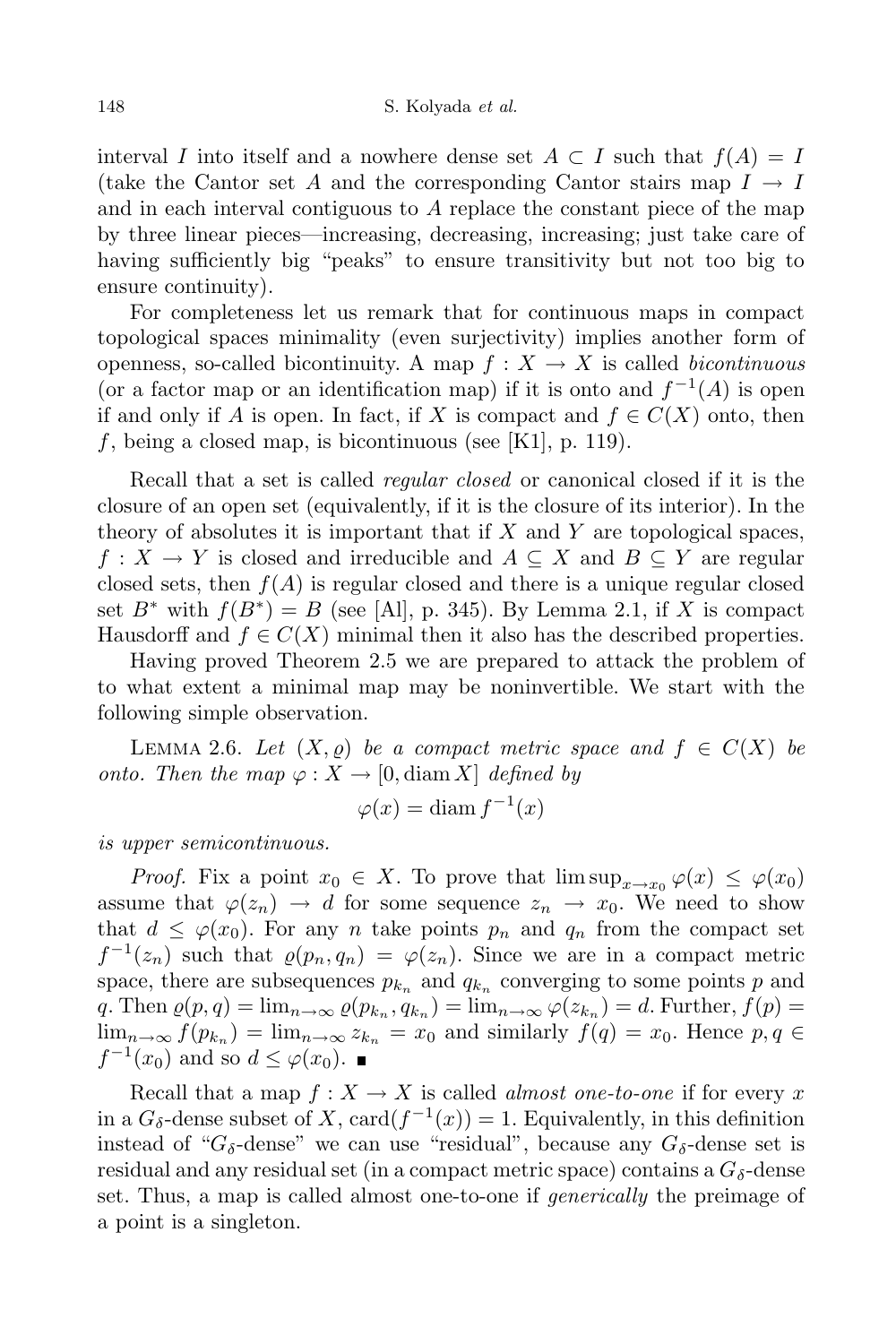The following theorem sheds some light on the problem of to what extent a minimal map may be noninvertible. It shows that for minimal maps the set of points which have more than one preimage is of first category. In fact, we have

THEOREM 2.7. Let  $(X, \rho)$  be a compact metric space and  $f \in C(X)$  be *minimal. Then the set*  $A = \{x \in X : \text{card } f^{-1}(x) = 1\}$  *is* a  $G_{\delta}$ -dense set *in X. Hence*, *f is almost one-to-one.*

*Proof.* Consider the map  $\varphi$  from Lemma 2.6. Notice that  $A = \bigcap_{k=1}^{\infty} A_k$ , where  $A_k = \varphi^{-1}([0, 1/k))$ . Since  $\varphi$  is upper semicontinuous,  $A_k$  is open in X for every *k*. By the Baire theorem the intersection of countably many open dense sets in X is  $G_{\delta}$ -dense, therefore to finish the proof it is sufficient to prove that for every *k* the set *A<sup>k</sup>* is dense. Suppose, on the contrary, that for some *k*, the (closed) set  $D_k = X \setminus A_k = \{x \in X : \text{diam } f^{-1}(x) \ge 1/k\}$ has nonempty interior. Then also  $f^{-1}(D_k)$  has nonempty interior. Take a nonempty open set  $B \subseteq f^{-1}(D_k)$  such that diam  $B < 1/k$ . The set *B* is covered by the preimages of some points from  $D_k$ . Each of these preimages has diameter  $\geq 1/k$  and so cannot be placed entirely in *B*. Hence  $f(B) \subseteq$  $f(X \setminus B)$ . By Lemma 2.1, *f* is not minimal, a contradiction.

The above theorem enables us to show that a "substantial" part of a minimal map is a minimal homeomorphism.

THEOREM 2.8. Let  $(X, \rho)$  be a compact metric space and  $f \in C(X)$ *be minimal.* Then there exists a residual set  $Y \subseteq X$  such that  $f(Y) = Y$ *and*  $f|_Y$  *is a minimal homeomorphism. Moreover*,  $(f|_Y)^{-1}$  *is also a minimal homeomorphism and while*  $f|_Y$  *is uniformly continuous*,  $(f|_Y)^{-1}$  *is uniformly continuous only in the case when f is a homeomorphism* (*then one can take*  $Y = X$ *)*.

*Proof.* By Theorem 2.7, the set  $A = \{x \in X : \text{card } f^{-1}(x) = 1\}$  is  $G_{\delta}$ -dense and so  $D = \{x \in X : \text{card } f^{-1}(x) > 1\}$  is of first category. Using Theorem 2.5(6) and the fact that the intersection of countably many residual sets is again residual we see that also the set  $Y = \bigcap_{n=-\infty}^{\infty} f^n(A)$  is residual. (One can also notice that  $Y = X \setminus \bigcup_{n=-\infty}^{\infty} f^n(D)$ .)

It is not difficult to see that  $y_0 \in Y$  if and only if the full orbit of *y*<sub>0</sub>, i.e. the set  $\{x \in X : \exists i, j \in \mathbb{N} \text{ with } f^i(x) = f^j(y_0)\}\)$ , is of the form  $\{..., y_{-2}, y_{-1}, y_0, y_1, y_2, ...\}$  where  $f(y_n) = y_{n+1}$  for every integer *n*. From this we immediately see that  $f(Y) = Y$  and  $f|_Y$  is a bijection. Trivially,  $f|_Y$ is continuous. We claim that also  $(f|_Y)^{-1}$  is continuous. To see it, suppose that  $(f|_Y)^{-1}$  is not continuous at a point  $y_0 \in Y$ . Then we can find a sequence  $z_i$  in *Y* such that  $z_i \to y_0$  and  $f^{-1}(z_i) \not\to f^{-1}(y_0)$ . Considering now  $f^{-1}(z_i)$  in the compact metric space *X*, we can assume that  $f^{-1}(z_i) \rightarrow$  $z \neq f^{-1}(y_0)$ . Since both  $f(z)$  and  $f(f^{-1}(y_0))$  equal  $y_0$ , we deduce that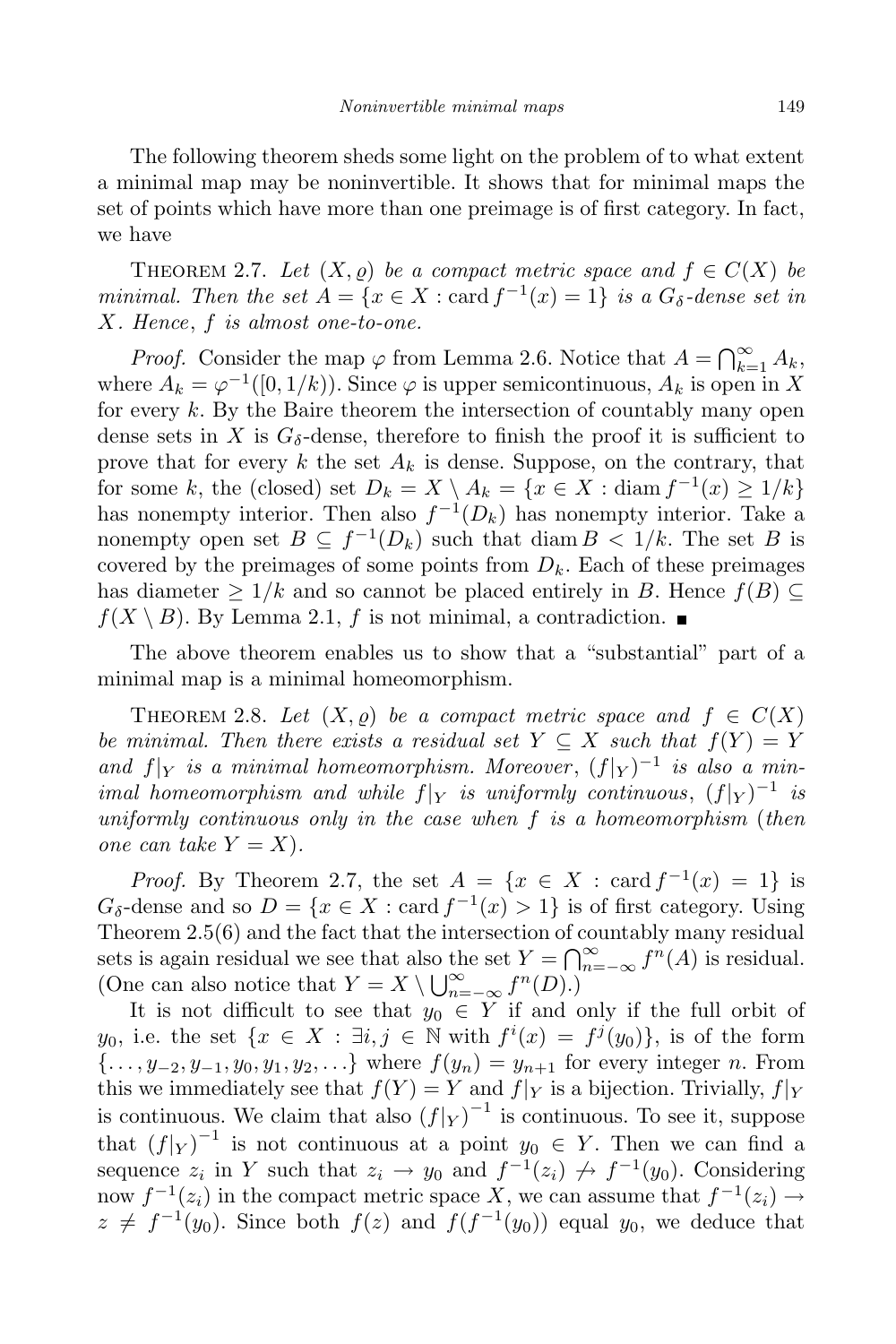$y_0 \in D$  and so  $y_0 \notin Y$ , a contradiction. Thus  $f|_Y$  is a homeomorphism. The minimality of  $f|_Y$  is obvious, since it is a restriction of a minimal map.

Now consider  $(f|_Y)^{-1}$ . Obviously, it is a homeomorphism  $Y \to Y$ . We are going to prove its minimality. Suppose, on the contrary, that for some point  $y_0 \in Y$  its  $(f|_Y)^{-1}$ -trajectory is not dense in *Y*. Denote by  $\omega$  its  $\omega$ -limit set (in *X*), i.e. the set of all points in *X* which are limit points of this trajectory. Trivially,  $\omega$  is nonempty and closed in X and by the above,  $\omega \neq X$ . Taking  $a \in \omega$  and using the continuity of *f* one can find  $b \in \omega$  with  $f(a) = b$ . Hence  $f(\omega) \subset \omega$ , a contradiction with the minimality of f.

Finally, let us turn to uniform continuity. Since *f* is uniformly continuous, so is  $f|_Y$ . If *f* is a homeomorphism (i.e.,  $Y = X$ ) then so is  $f^{-1}$  and by compactness we get the uniform continuity of  $f^{-1}|_Y = (f|_Y)^{-1}$ . Conversely, let  $(f|_Y)^{-1}$  be uniformly continuous. Then it has a continuous extension  $g \in C(X)$  and obviously  $g \circ f|_Y = f \circ g|_Y = id|_Y$ . Since *Y* is dense in *X*, this implies  $g \circ f = f \circ g = id$  on *X*. Hence *f* is a homeomorphism. ■

REMARK. From the proof of Theorem 2.7 one can see that it holds under weaker assumptions—it is sufficient to assume that  $f \in C(X)$  is irreducible. (One can compare this result with that of [MW] where, though under weaker assumptions, only the density of *A* is obtained.)

Similarly, if in Theorem 2.8 we only assume irreducibility of the map  $f \in C(X)$  then the statement remains valid except for the minimality of  $f|_Y$  and  $(f|_Y)^{-1}$ . One can only claim that these maps, being bijective, are irreducible.

Finally we remark that if *f* in Theorem 2.8 is not a homeomorphism, i.e., we cannot put  $Y = X$ , then the set Y has necessarily empty interior in *X* (use for instance Theorem 2.5(8) and the fact that  $f(Y) = Y$ .

J. Auslander brought our attention to the fact that there is a valid converse to Theorem 2.8. In fact, we have

THEOREM 2.9. Let  $(Y, \tau)$  be a metric space and  $h: Y \to Y$  be a minimal *homeomorphism such that*

(a) *h is uniformly continuous*,

(b) *h −*1 *is not uniformly continuous and*

(c) *for*  $any \varepsilon > 0$  *there is a nonnegative N such that for every*  $y \in Y$ , *the set*  $\{y, h(y), \ldots, h^N(y)\}$  *is*  $\varepsilon$ *-dense in*  $Y$ *.* 

*Then*  $(Y, \tau)$  *is not complete, its completion*  $(X, \varrho)$  *is compact* (*hence a compactification* of  $(Y, \tau)$ , and there is a minimal noninvertible map f on *X which extends h.*

*Proof.* Suppose that  $(Y, \tau)$  is complete. By (c) it is also totally bounded and thus compact. But then  $h^{-1}$  is uniformly continuous on *Y*, a contradiction.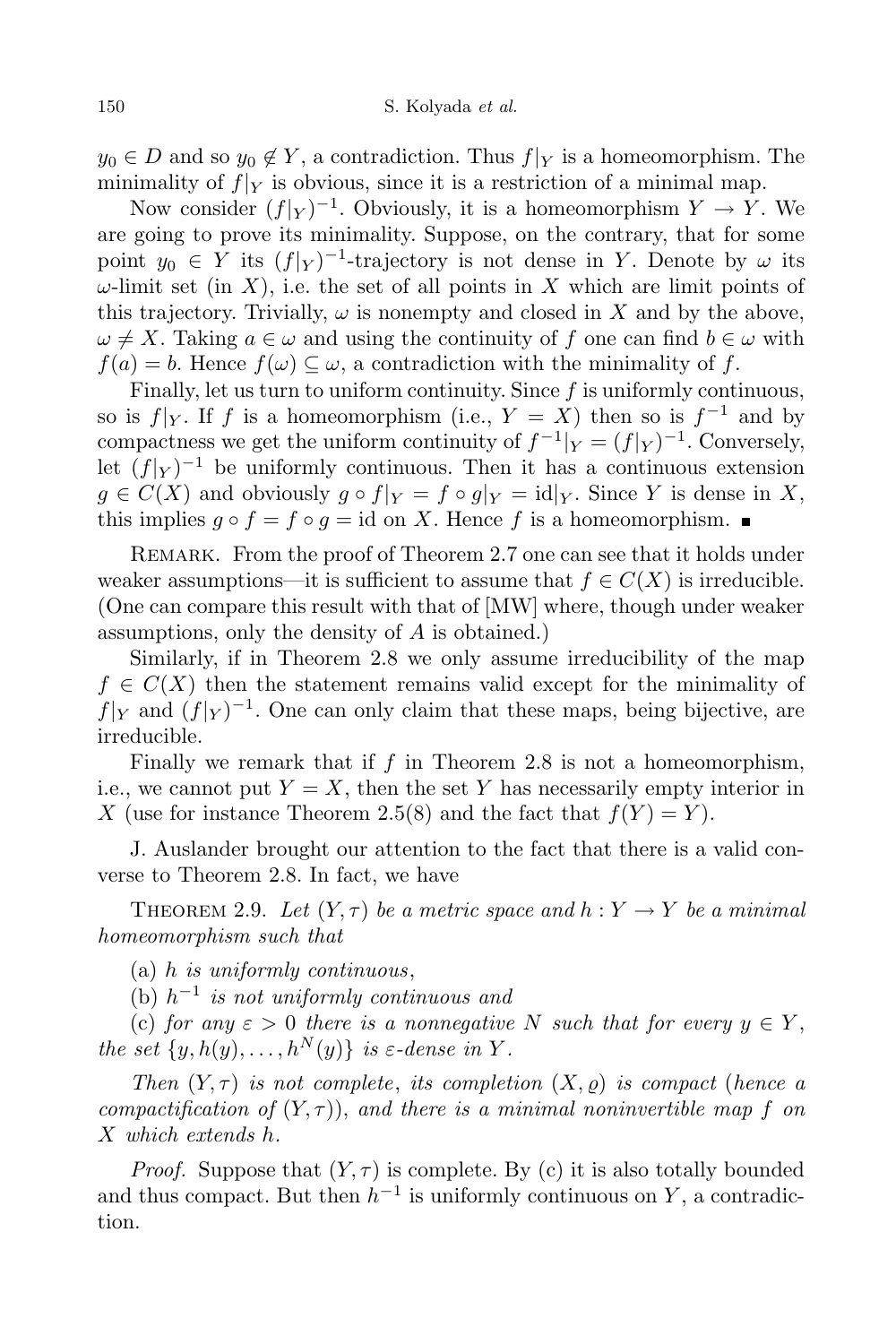Let  $(X, \rho)$  be the completion of  $(Y, \tau)$ . Since Y is totally bounded, so is *X*. Hence *X* is compact.

The map  $h: Y \to X$  is uniformly continuous and Y is dense in the compact (hence complete) metric space *X*. Thus there is a (uniformly) continuous extension  $f: X \to X$  of *h*. Obviously, *f* is onto because  $f(X) \supset$  $h(Y) = Y$ , *Y* is dense in *X* and  $f(X)$  is compact. The map *f* cannot be invertible on *X* since otherwise  $h^{-1}$  would be uniformly continuous on *Y*.

Finally, from (c) we conclude, using uniform continuity of *f*, that for any  $\varepsilon > 0$  there is a nonnegative *N* such that for every  $x \in X$ , the set  ${x, h(x), \ldots, h^N(x)}$  is *ε*-dense in *X*. The minimality of *f* trivially follows.

REMARK. Notice that in Theorem 2.9, up to isometry there is no other compactification  $(X, \tilde{\rho})$  of  $(Y, \tau)$  for which the metric  $\tilde{\rho}$  induces the given metric  $\tau$  on Y. In fact, any such compactification is automatically the completion of  $(Y, \tau)$ .

**3. Noninvertible minimal maps on the torus.** We are going to prove that the torus admits minimal *noninvertible* maps. Two kinds of examples of such maps will be given—they will be obtained either as a factor or as an extension of an appropriate minimal homeomorphism of the torus.

We start with some preliminaries.

Above we worked with almost one-to-one maps. Similar terminology is also used for extensions and factors. Let  $f: X \to X$ ,  $g: Y \to Y$  and  $\varphi: X \to Y$  be continuous, with  $\varphi$  surjective. Let  $\varphi \circ f = g \circ \varphi$ , i.e.,  $\varphi$  is a *semiconjugacy*, *f* is an extension of *g* and *g* is a factor of *f*. This extension of *g* (factor of *f*) is called *almost one-to-one* if the semiconjugacy  $\varphi$  is an almost one-to-one map, i.e., if for every *y* in a residual subset of *Y*, card  $\varphi^{-1}(y) = 1$ .

Let  $(X, \varrho)$  be a metric space and  $f : X \to X$  be continuous. Then two different points  $x, y \in X$  are called *distal* if  $\liminf_{n \to \infty} \varrho(f^n x, f^n y) > 0$ , proxi*mal* if  $\lim_{n\to\infty} \varrho(f^n x, f^n y) = 0$  and *asymptotic* if  $\lim_{n\to\infty} \varrho(f^n x, f^n y) = 0$ 0. The map *f* is called *distal* if any two different points from *X* are distal, and is called *point distal* if there is a point  $x_0 \in X$  such that for every  $y \in X$ ,  $y \neq x_0$ , the points  $x_0, y$  are distal. If f is distal then it is point distal but, in general, not conversely. If a misunderstanding can arise, we say *f*-distal instead of distal and similarly for proximality and asymptoticity.

A decomposition *D* of a topological space *X* is *upper semicontinuous*  $(u.s.c.)$  if for each element  $E$  in  $\mathcal D$  and each open set  $U$  containing  $E$  there is an open set *V* such that  $E \subset V \subset U$  and *V* is the union of members of  $\mathcal{D}$ .

Further we need to recall the *Roberts–Steenrod theorem* from [RS]. Let *M* be a compact connected 2-dimensional manifold without boundary (it need not be orientable) and *G* be an u.s.c. collection of continua filling *M*. Let *R*(*g*) denote the mod 2 one-dimensional Betti number of the set *g*.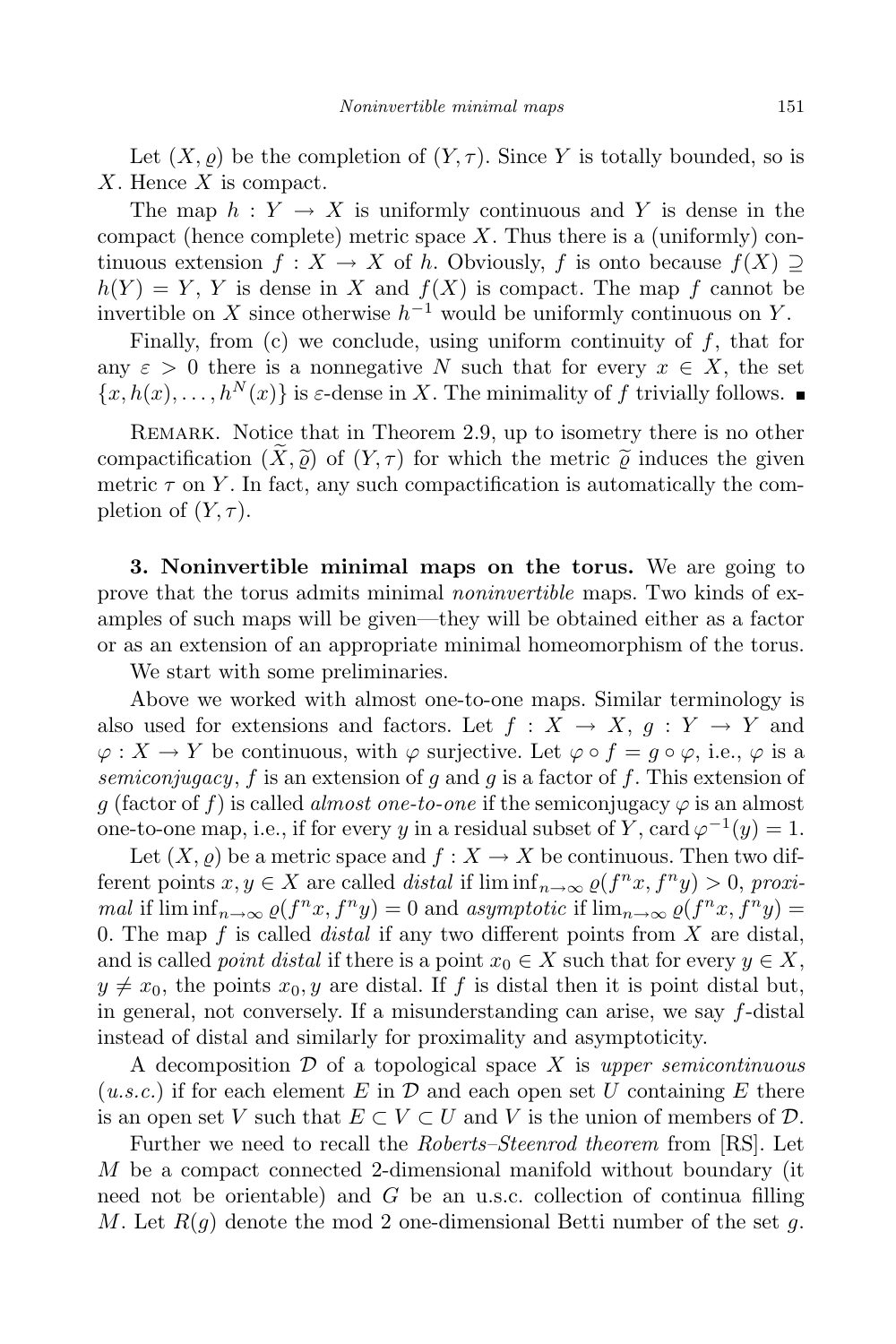Theorem 1 of [RS] says that if *G* contains at least two elements and  $R(q) = 0$ for each  $g \in G$ , then the quotient space  $M/G$  is homeomorphic to M. (One can easily see that the topology used by Roberts and Steenrod is really the quotient topology in the contemporary terminology.)

A continuous map *S* from the 2-torus T 2 into itself is called a *skew product* if it is of the form  $S(x, y) = (f(x), g(x, y))$ . Obviously, if *S* is minimal then so is the circle map  $f$ . But then  $f$  is topologically conjugate to an irrational rotation  $x \mapsto x + \alpha$  (see [AK]). A set of the form  $\{x_0\} \times I \subseteq \mathbb{T}^2$ where *I* is an interval on the circle is said to be a *vertical interval* on the torus.

The following lemma admits generalizations but is sufficient for our purposes.

Lemma 3.1. *Let Φ be a minimal skew product continuous selfmap of the* 2*-torus* T 2 *. Assume that one of the following holds*:

(a) *There are* (*possibly degenerate*) *compact vertical intervals*  $J_n$ ,  $n =$  $0, 1, 2, \ldots$ , such that  $\Phi(J_n) = J_{n+1}$  for every n, and diam  $J_n \to 0$  as  $n \to \infty$ +*∞.*

(b) *There are* (*possibly degenerate*) *compact vertical intervals*  $J_n$ ,  $n =$  $0, -1, -2, \ldots$ , such that  $J_0$  is a singleton and  $\Phi(J_n) = J_{n+1}$  for  $n = -1$ ,  $-2, \ldots$ , and diam  $J_n \to 0$  *as*  $n \to -\infty$ .

Let  $D$  be the decomposition of  $\mathbb{T}^2$  whose elements are the intervals  $J_n$ *and the individual points from the rest of the torus. Then the quotient space*  $\mathbb{T}^2/\mathcal{D}$  *is homeomorphic to*  $\mathbb{T}^2$  *and there exists a natural almost one-to-one*  $factor \Psi : \mathbb{T}^2/\mathcal{D} \to \mathbb{T}^2/\mathcal{D}$  *of the map*  $\Phi$  (*the corresponding semiconjugacy is* the natural projection  $p : \mathbb{T}^2 \to \mathbb{T}^2/\mathcal{D}$ ). Moreover,  $\Psi$  is a continuous *minimal map.*

*Proof.* According to the discussion preceding the lemma, the intervals are pairwise disjoint and so the decomposition is well defined. In either of the cases (a) and (b),  $\Phi$  maps an element of the decomposition  $\mathcal D$  into an element of *D*. Hence there is a unique map  $\Psi : \mathbb{T}^2/\mathcal{D} \to \mathbb{T}^2/\mathcal{D}$  with  $\Psi \circ p = p \circ \Phi$ . We prove that  $\Psi$  is continuous. Since the map  $h = p \circ \Phi$ :  $\mathbb{T}^2 \to \mathbb{T}^2/\mathcal{D}$  is continuous and  $h = \Psi \circ p$ , for each open set  $U \subseteq \mathbb{T}^2/\mathcal{D}$ ,  $h^{-1}(U) = p^{-1}(\Psi^{-1}(U))$  is open in  $\mathbb{T}^2$ . Therefore, since *p* is a quotient map, the set  $\Psi^{-1}(U)$  is open in  $\mathbb{T}^2/\mathcal{D}$ . Thus  $\Psi$  is continuous and, being a factor of a minimal map, it is also minimal. Obviously, it is an almost one-to-one factor of *Φ*.

Thus to finish the proof we need to show that  $\mathbb{T}^2/\mathcal{D}$  is homeomorphic to  $\mathbb{T}^2$ . To this end we apply the above mentioned Roberts–Steenrod theorem. Since the mod 2 one-dimensional Betti number of every element of *D* is zero, the only thing which remains to be proved is that the partition  $D$  is u.s.c.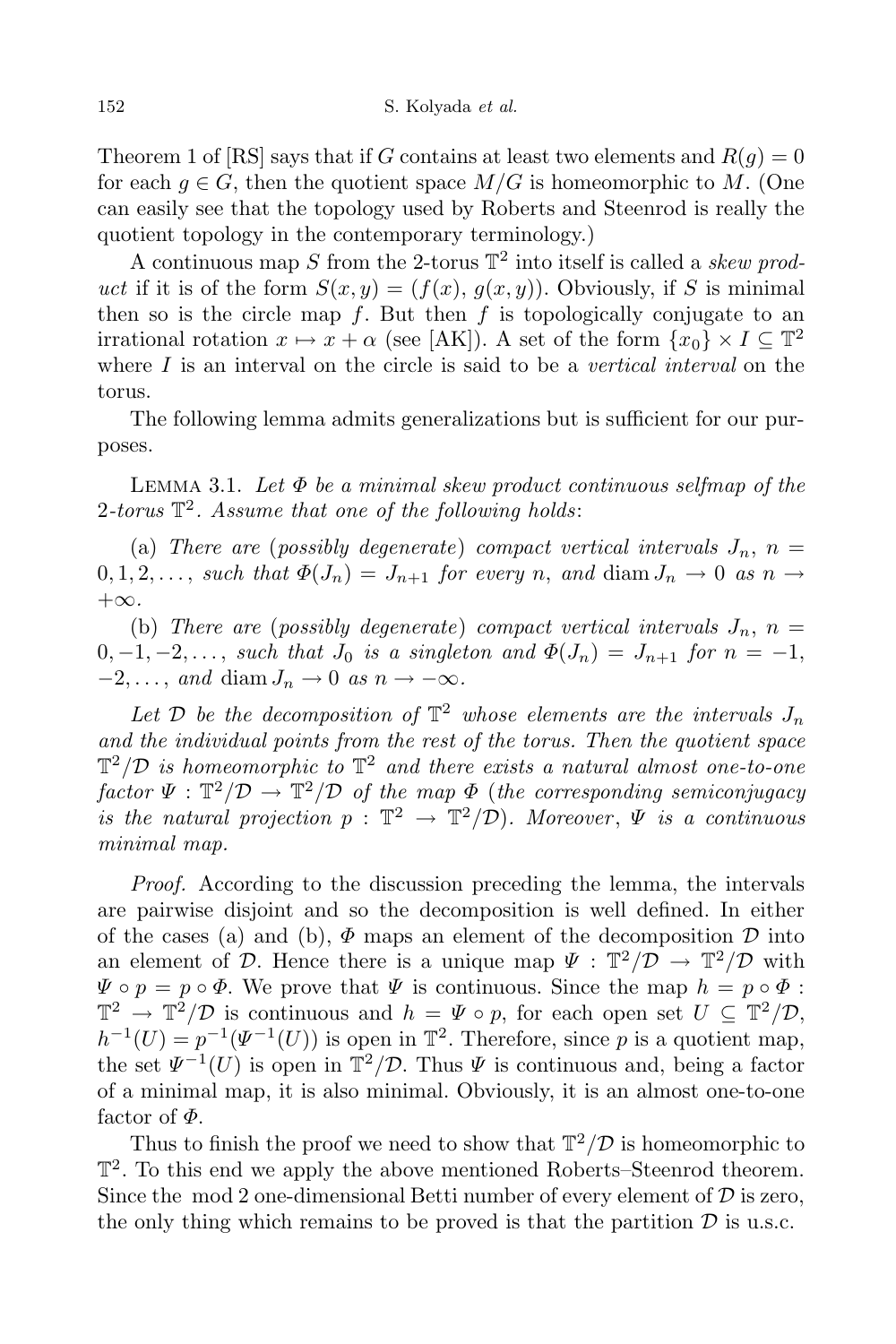First realize that in either of the cases (a) and (b) the decomposition *D* consists of individual points and of a sequence of closed (possibly degenerate) one-dimensional intervals  $K_n$ ,  $n = 0, 1, 2, \ldots$ , with diam  $K_n \to 0$  as  $n \to \infty$ *∞*. Take any element *E* of *D* and any open set *U* containing *E*. Since *E* is compact, without loss of generality we may assume that *U* is a  $\delta$ neighbourhood of *E* for some  $\delta > 0$ . Now let *Y* be the union of all elements of *D* which intersect the boundary of *U*. Obviously,  $Y \supseteq \text{bd } U$ . To finish the proof that *D* is u.s.c. it is obviously sufficient to show that *Y* is closed. To this end let  $(y_n)_{n=1}^{\infty}$  be a converging sequence of points from *Y* and *y* be its limit. Denote by  $D_n$  the element of  $D$  containing  $y_n$ . If for infinitely many *n*'s the point  $y_n$  is contained in the same element  $D_r$  then  $y \in D_r \subseteq Y$  and we are done. So let there be a subsequence  $(D_{n_k})_{k=1}^{\infty}$  of mutually different elements. From the fact that diam  $K_n \to 0$  it follows that also the diameters of  $D_{n_k}$  tend to zero, whence  $\lim_{k\to\infty} y_{n_k} = y \in \text{bd } U$  and so again  $y \in Y$ .

Now we are ready to prove that the torus admits noninvertible minimal maps. Since there are minimal skew product homeomorphisms of the torus having asymptotic pairs of points (an example of such a homeomorphism is in [R]), it is sufficient to prove the following

Theorem 3.2. *Any minimal skew product homeomorphism of the* 2 *torus* T <sup>2</sup> *having an asymptotic pair of points has an almost one-to-one factor which is a noninvertible minimal map of*  $\mathbb{T}^2$ .

*Proof.* Let  $S(x, y) = (f(x), g(x, y))$  be a minimal skew product homeomorphism of  $\mathbb{T}^2$ . Assume that *S* has an asymptotic pair of points  $\{z_1, z_2\}$ . Of course, these points lie in one fibre, i.e., they are of the form  $z_1 = (x, y_1)$ ,  $z_2 = (x, y_2).$ 

Since *S* is a homeomorphism of the above form, the *S*-image of a vertical interval is again a vertical interval whose endpoints are the *S*-images of the endpoints of the original interval. The points  $z_1$ ,  $z_2$  are the endpoints of two vertical compact intervals. Since these points are asymptotic and *S* is uniformly continuous, one of the above mentioned two vertical intervals, denote it by  $I_0$ , is such that for  $I_n := S^n(I_0)$  we have diam  $I_n \to 0$  as *n →* +*∞*.

Let  $\mathcal{D}$  be the decomposition of  $\mathbb{T}^2$  whose elements are the (pairwise disjoint) compact intervals  $I_n$ ,  $n \geq 0$ , and the individual points from  $\mathbb{T}^2 \setminus \mathbb{R}^2$  $\bigcup_{n=0}^{\infty} I_n$ . Consider the quotient space  $\mathbb{T}^2/\mathcal{D}$ .

By identifying each of the intervals  $I_n$ ,  $n \geq 0$ , to a single point we get, by Lemma 3.1, an almost one-to-one factor  $F : \mathbb{T}^2/\mathcal{D} \to \mathbb{T}^2/\mathcal{D}$  of the map  $\Phi$ . The map *F* is continuous, minimal and noninvertible at the point  $p(I_0)$ .

To finish the proof realize that, by Lemma 3.1,  $\mathbb{T}^2/\mathcal{D}$  is homeomorphic to  $\mathbb{T}^2$ .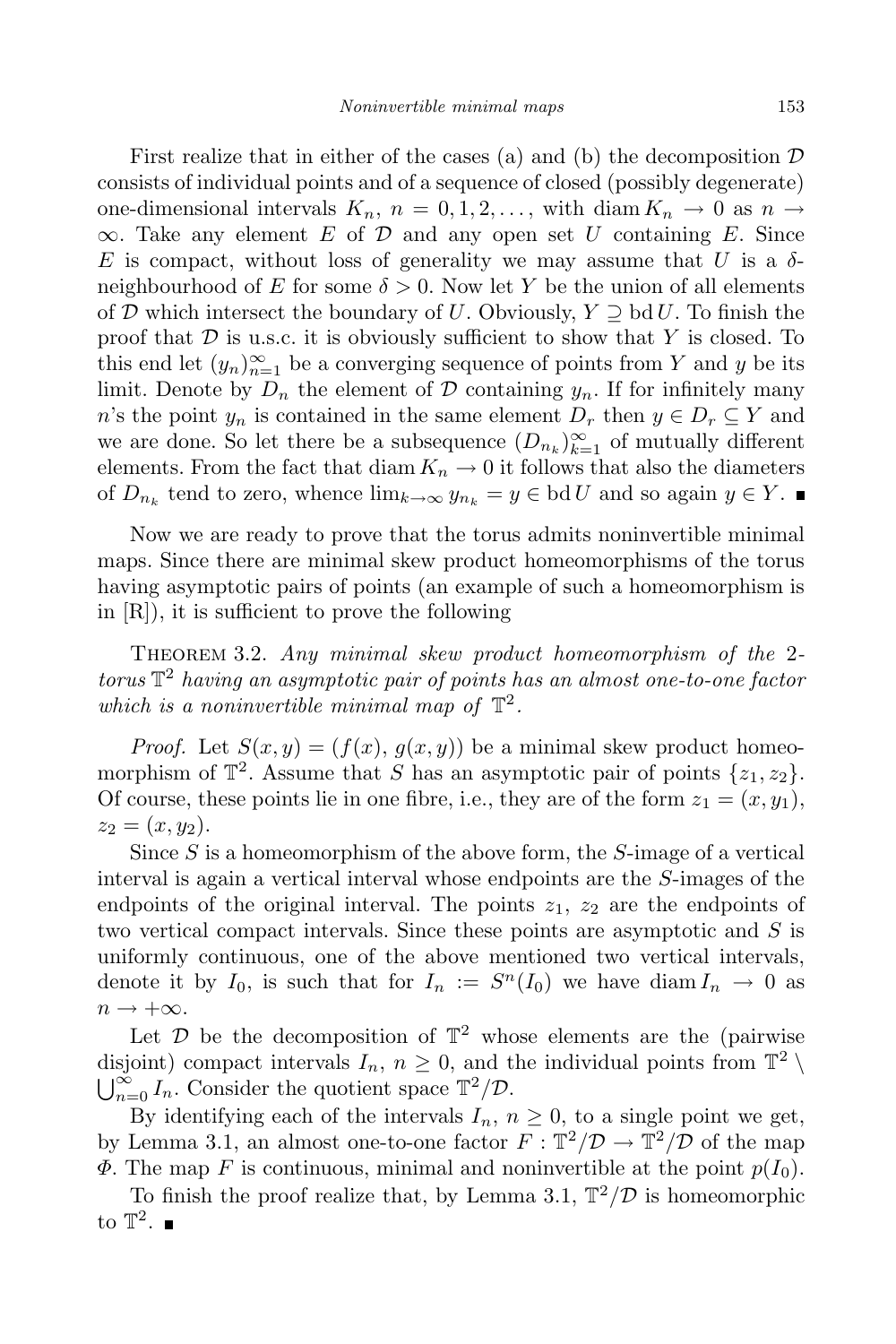The technique from Lemma 3.1 applied to the map from [R] can be used to prove the following

Theorem 3.3. *There is a minimal point distal noninvertible map of the* 2*-torus* T 2 *such that*:

(1) *an extension of it is a minimal point distal skew product homeomorphism of* T <sup>2</sup> *and*

(2) *a factor of it is a minimal distal homeomorphism of*  $\mathbb{T}^2$ .

*Proof.* The three minimal maps will be denoted by *S*, *F* and *H*, *F* being noninvertible and homeomorphisms *S* and *H* being an extension and a factor of *F*, respectively.

Let *S* be the minimal point distal but not distal skew product homeomorphism from [R]. It is obtained as an extension of an irrational rotation of  $\mathbb{T}^2$ . We will use the following properties of *S*. There is a vertical nondegenerate compact interval  $I_0$  such that for  $I_n := S^n(I_0)$  we have diam  $I_n \to 0$ as  $n \to \infty$  as well as  $n \to -\infty$ . There are no *S*-proximal pairs which are not *S*-asymptotic. Two different points  $x, y \in \mathbb{T}^2$  are *S*-asymptotic if  $x, y \in I_n$ for some integer *n* and are *S*-distal otherwise.

The identification of each of the intervals  $I_n$ ,  $n \geq 0$ , to a single point leads, in view of Lemma 3.1, to a minimal continuous selfmap  $F$  of  $\mathbb{T}^2$ , a factor of *S*. Obviously, *F* is noninvertible (at the point which corresponds to the interval  $I_0$ ).

Quite analogously, the further identification of the intervals  $I_n$ ,  $n < 0$ , to singletons leads to a minimal homeomorphism  $H$  of  $\mathbb{T}^2$ , a factor of  $F$ .

Thus  $H: \mathbb{T}^2 \to \mathbb{T}^2$  is a factor of *S* which is topologically conjugate to another factor of *S*, the map  $\mathbb{T}^2/\mathcal{D} \to \mathbb{T}^2/\mathcal{D}$  obtained from *S* by collapsing all the elements of *D* to singletons, where *D* consists of the intervals  $(I_n)_{n=-\infty}^{\infty}$ and the individual points from the rest of the torus (we use the fact that, by Lemma 3.1,  $\mathbb{T}^2$  and  $\mathbb{T}^2/\mathcal{D}$  are homeomorphic). Hence there is a continuous surjective map  $\pi : \mathbb{T}^2 \to \mathbb{T}^2$  with  $\pi \circ S = H \circ \pi$  (the level sets of  $\pi$  are the elements of  $D$ ). We are going to show that *H* is distal.

Suppose, on the contrary, that two different points  $x, y \in \mathbb{T}^2$  are *H*proximal. Since  $x \neq y$ ,  $A = \pi^{-1}(x)$  and  $B = \pi^{-1}(y)$  are different elements of *D*. Pick  $a \in A$ ,  $b \in B$ . Then  $a, b$  are *S*-distal. Thus for some  $\delta > 0$  we have  $\varrho(S^n a, S^n b) \ge \delta$ ,  $n = 0, 1, 2, \dots$ , and  $\liminf_{n \to \infty} \varrho(H^n x, H^n y) = 0$ . By a compactness argument there is a sequence  $n_k \to \infty$  and points *c*, *d* and *z* such that

$$
H^{n_k}x \to z, \quad H^{n_k}y \to z, \quad S^{n_k}a \to c, \quad S^{n_k}b \to d.
$$

The semiconjugacy gives  $\pi(c) = z$  as well as  $\pi(d) = z$ . Thus c, d lie in the same interval  $I_n$ . Therefore they are *S*-asymptotic. Hence, for some  $m$ ,  $\varrho(S^m a, S^m b) < \delta$ , a contradiction.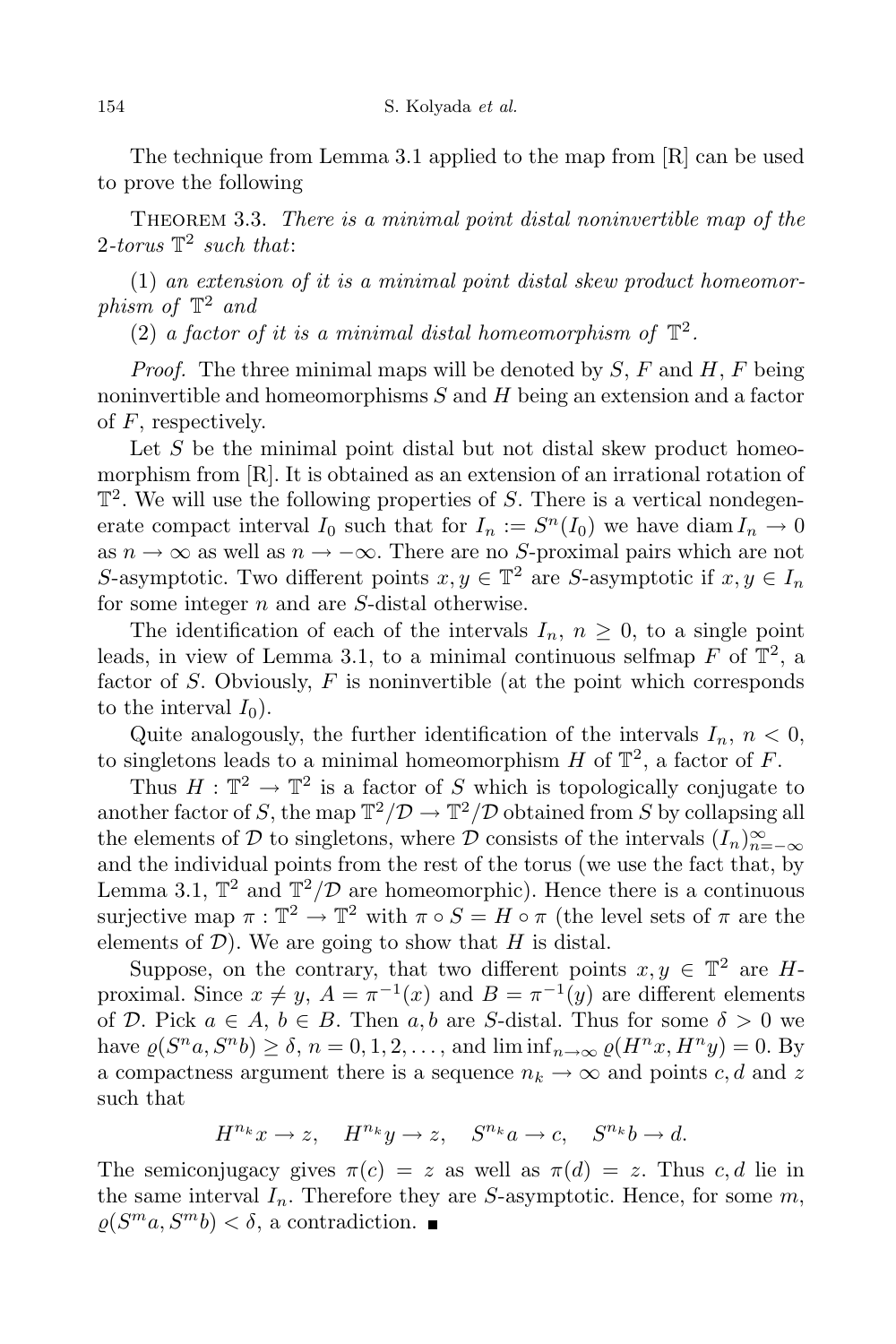To show the existence of noninvertible minimal maps on the torus we were using the technique of factorization (see Theorems 3.2 and 3.3). Nevertheless, taking an extension of a minimal homeomorphism can also yield a noninvertible minimal map. In fact, we are going to show how to modify the construction of M. Rees [R] to obtain a noninvertible minimal map of the torus. (In the first part of the proof of Theorem 3.3 we showed that the map *S* from [R] has a factor *F* which is a noninvertible minimal map of the torus. Now we want to find such a map without using factorization.)

THEOREM 3.4. *Any irrational rotation of the* 2*-torus*  $\mathbb{T}^2$  *has an almost one-to-one extension which is a noninvertible minimal map of*  $\mathbb{T}^2$ *.* 

*Idea of the proof .* Extend an irrational rotation of the torus analogously to [R] but in the doubly infinite sequence of squares  $\dots$ ,  $A_3$ ,  $A_1$ ,  $A_0$ ,  $A_2, A_4, \ldots$  let  $A_{2n}, n = 1, 2, \ldots$ , be degenerate (i.e., points). (In [R] all the squares are nondegenerate.)

Just pointing out the differences between the proof of Theorem 3.4 and that from [R] may not seem sufficient. In fact, the authors of the present paper find the paper [R] very difficult to read—in particular, there are many misprints and gaps there. On the other hand the map and the construction from [R] are very interesting and exhibit nice properties. It seems that in spite of that they are often overlooked and are not widely known. All things considered, we have decided to present a detailed proof of Theorem 3.4 as an appendix.

**4. Appendix—detailed proof** of **Theorem** 3.4. Let  $T : (x, y) \mapsto$  $(x + \alpha, y + \beta)$  be a minimal homeomorphism of the 2-torus  $\mathbb{T}^2 = \mathbb{R}^2/\mathbb{Z}^2$ , where  $1, \alpha, \beta \in \mathbb{R}$  are rationally independent and  $+ : \mathbb{R}/\mathbb{Z} \times \mathbb{R} \to \mathbb{R}/\mathbb{Z}$ is defined in the obvious way. The circle  $\mathbb{R}/\mathbb{Z}$  will be denoted by *K*. Let  $\pi : \mathbb{T}^2 \to K$  be the projection  $(x, y) \mapsto x$ . If  $z = (x, y)$  is a point from the torus we will denote the set  $\{x\} \times K = \{\pi(z)\} \times K$  by  $K_x$  and sometimes also by  $K_z$  (we hope that no confusion can arise since it will always be clear whether the subscript is a point from the torus or only its first coordinate).

Let  $z_0 = (x_0, y_0) \in \mathbb{T}^2$  and for  $n \geq 0$  let  $z_{2n} = (x_{2n}, y_{2n}) = T^n(x_0, y_0)$ and  $z_{2n+1} = (x_{2n+1}, y_{2n+1}) = T^{-n-1}(x_0, y_0)$ . So, the trajectory of the point  $z_0$  is ...,  $z_3, z_1, z_0, z_2, z_4, \ldots$  Set  $X = \mathbb{T}^2 \setminus \bigcup_{n=-\infty}^{\infty} K_{z_n}$ 

For  $x, y \in K$ , if  $x = \mathbb{Z} + a$ ,  $y = \mathbb{Z} + b$   $(a, b \in \mathbb{R})$ , then let  $|x - y| =$  $\inf_{p\in\mathbb{Z}}|a-b+p|$ . If  $z_1=(x_1,y_1)\in\mathbb{T}^2$ ,  $z_2=(x_2,y_2)\in\mathbb{T}^2$ , let  $|z_1-z_2|=$  $\max\{|x_1-x_2|, |y_1-y_2|\}$ . If *f* and *g* are continuous selfmaps of the torus, we define their distance by  $||f - g|| = \max_{z \in \mathbb{T}^2} |f(z) - g(z)|$ . The identity map will be denoted by id. If  $\vec{A}$  is a square,  $|\vec{A}|$  will denote the length of its side. Sometimes we will use the notation  $\overline{r,s}$  for the set of integers  $\{r, r+1, \ldots, s\}$ . The symbol N will denote the set of nonnegative integers.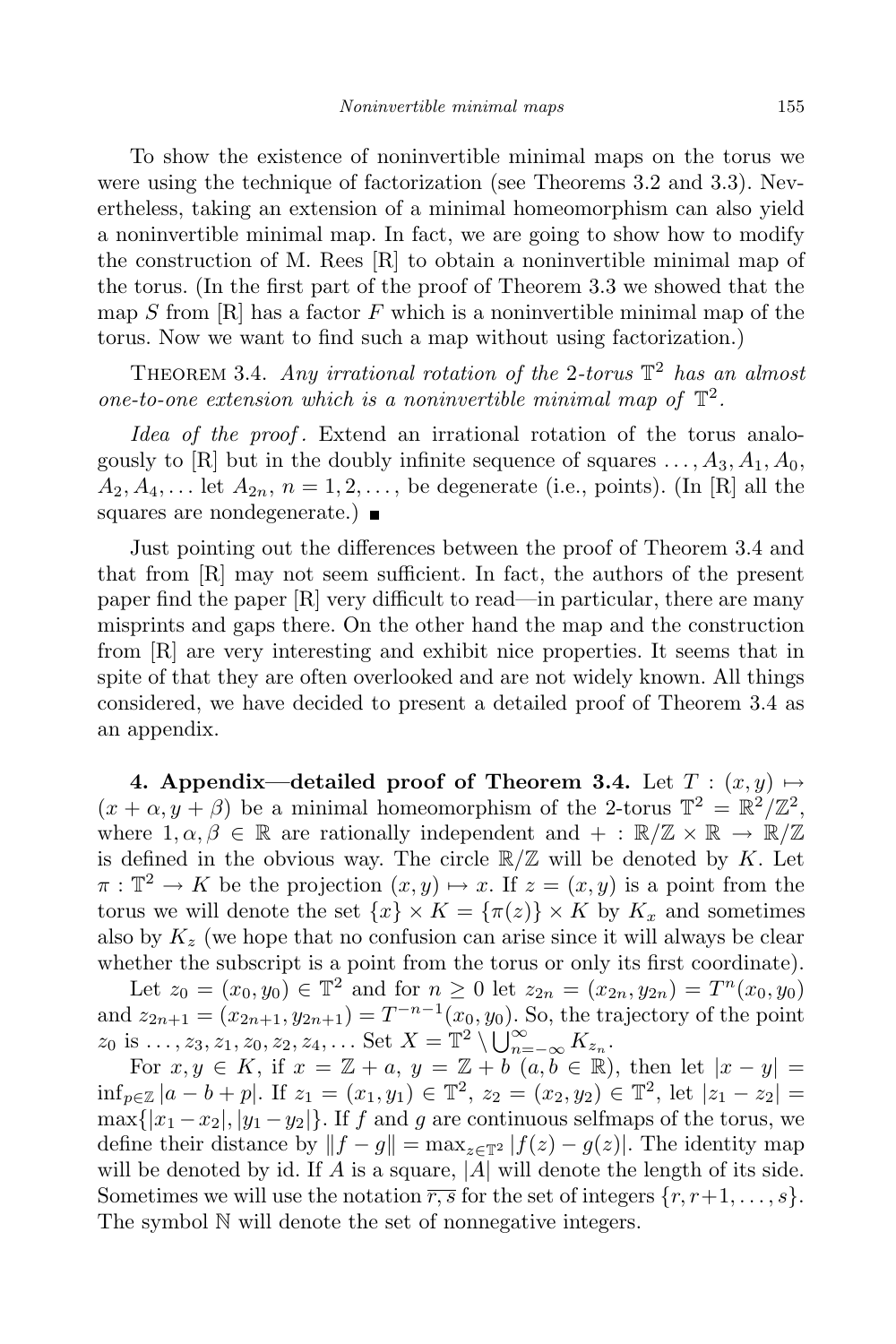## 156 S. Kolyada *et al.*

 $(A)$ – $(H)$  *Definition of a sequence of squares*  $(A_n)_{n=0}^{\infty}$  *and sequences of maps*  $(A_n)_{n=0}^{\infty}$  *and*  $(\Phi_n)_{n=0}^{\infty}$ . The square  $A_n$  will have centre  $z_n$ . The lengths of the sides of the squares will be chosen to satisfy several conditions (see below).

**(A)** Define a family  $h_t$ ,  $t \in [-1,1]$ , of continuous functions  $[-1,1]$  → [*−*1*,* 1] as follows. Let *h*<sup>0</sup> be the piecewise linear map consisting of three pieces, whose graph contains the points [*−*1*, −*1]*,* [*−*1*/*2*,* 0]*,* [1*/*2*,* 0]*,* [1*,* 1]. For  $t \neq 0$  let  $h_t$  be the piecewise linear map consisting of five pieces (of one piece  $\text{if } t = \pm 1 \text{}$  whose graph contains the points  $[-1, -1]$ ,  $[h_0^{-1}(t), t]$ ,  $[-1/2, -|t|/2]$ ,  $[1/2, |t|/2], [h_0^{-1}(-t), -t], [1, 1].$  Note that  $h_{-1} = h_1 = id, h_{-t} = h_t$  and only  $h_0$  is not a homeomorphism,  $h_0^{-1}(0) = [-1/2, 1/2]$ .

**(B)** Let  $A \subseteq \mathbb{T}^2$  be a square with  $|A| = 2\delta > 0$  and with centre  $z_A$ . Define  $\Lambda_A = id$  outside A, and

(0) 
$$
A_A(z_A + (t,s)) = z_A + (t, h_t \circ h_\delta^{-1}(s))
$$

for all  $(t, s) \in [-\delta, \delta]^2$ . It is easy to check that  $\Lambda_A$  is the identity on the boundary of *A*, hence continuous. Notice also that *Λ<sup>A</sup>* does not change the first coordinate of points of the torus. Since  $h_t^{-1}(y)$  is a singleton except for the case when  $t = 0$  and  $y = 0$ , the inverse map  $\Lambda_A^{-1}$  exists everywhere except at the point *z<sub>A</sub>*. Moreover, one can see that  $\tilde{A}^{-1}$  is continuous on  $\mathbb{T}^2 \setminus \{z_A\}.$ 

Further, if the square *A* is degenerate to a point, *Λ<sup>A</sup>* will denote the identity on the torus. Then  $\Lambda_A^{-1} = id$  on the whole torus.

 $Put I_{z_A} = A_A^{-1}(z_A).$ 

**(C)** For any finite system of squares  $A_0, \ldots, A_n$  we define  $\Phi_n = A_n \circ \Phi_n$  $\ldots \circ A_1 \circ A_0$ , where  $A_i$  stands for  $A_{A_i}$ .

**(D)** Let  $|A_{2n}| = 0$  for  $n = 1, 2, \ldots$ , i.e.,  $A_{2n} = \{z_{2n}\}\$ is a degenerate square. (This is the only formal difference between our construction and that from  $[R]$  where  $|A_n|$  is never zero.)

**(E)** For any *n* let  $|A_n| < \frac{1}{2} \min\{|x_m - x_p| : m \neq p, \ m, p \leq n + 5\}.$ Then, for any *n*,  $A_n$  does not intersect  $K_{x_i}$ ,  $i \in \overline{0, n-1} \cup \overline{n+1, n+5}$ , and  $A_n \cap A_m = \emptyset$  whenever  $|m - n| \leq 5$ . Note that for such *n,m* we therefore have  $\Lambda_n \circ \Lambda_m = \Lambda_m \circ \Lambda_n$ , which will be used later. Note also that even the sets  $\pi(A_i) \times K$ ,  $i = k, k+5$ , are pairwise disjoint, where  $A_i$  is the square with centre  $z_A$  and with side length equal to the largest of the side lengths of the squares  $A_k, \ldots, A_{k+5}$ .

**(F)** Let  $|A_n| < 1/2^n$ ,  $n = 0, 1, 2, \ldots$ 

**(G)** Further, let  $|A_n|$  be so small that  $|\Phi_{r-1}^{-1}((a_r+1)A_r)| < 1/r$  where *(a<sub>r</sub>*)<sup>∞</sup><sub>*r*</sub>−1</sub> is a fixed sequence of integers with *a<sub>r</sub>* > 2 and  $\prod_{r=1}^{\infty}(1-2/a_r)$  > 0,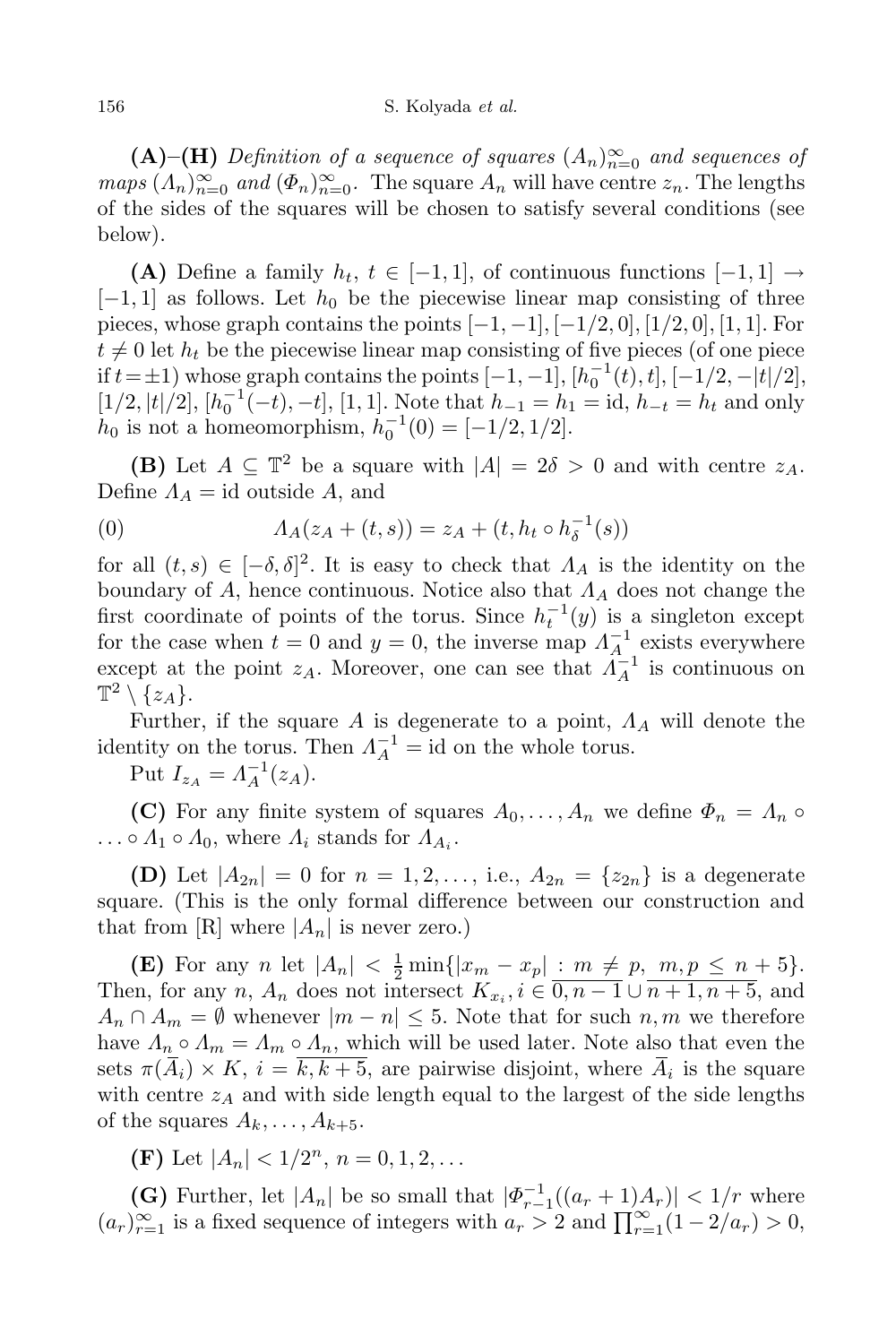and  $(a_r + 1)A_r$  denotes the square with the same centre as  $A_r$ , and sides  $a_r + 1$  times as long.

**(H)** To formulate the next condition for the sides of the squares *A<sup>n</sup>* we need some notation. First, fix a sequence  $(A_n^*)_{n=0}^{\infty}$  of squares satisfying the conditions (A)–(G). For  $s \geq 0$  let  $M_s$  be a closed subset of the torus which does not contain the points  $z_i$ ,  $i = 0$ , *s*, contains the squares  $A_j^*$ ,  $j =$ *s* + 1, *s* + 5, (this is possible by (E)) and  $T(A_{s+3}^*) \cup T^{-1}(A_{s+3}^*) \subseteq M_s$  (this is also possible by  $(E)$ ).

The map  $\Phi_s^{-1}$  is defined and is continuous on  $\mathbb{T}^2 \setminus \{z_0, \ldots, z_s\}$ . The map  $\Phi_s^{-1}$  is not uniformly continuous but  $M_s \subseteq \mathbb{T}^2 \setminus \{z_0, \ldots, z_s\}$  is compact and therefore  $\Phi_s^{-1}$  is uniformly continuous on  $M_s$ . Hence there is  $\eta_s > 0$  such that  $|\Phi_s^{-1}(x) - \Phi_s^{-1}(y)| < 1/2^s$  whenever  $x, y \in M_s$  and  $|x - y| \leq \eta_s$ .

Now we are ready to formulate the last conditions for the squares  $A_n$ . First of all let  $A_n \subseteq A_n^*$  (with the same centre as  $A_n^*$ ). Then we have

(1) 
$$
T(A_{s+3}) \cup T^{-1}(A_{s+3}) \subseteq M_s.
$$

Finally let

(2) 
$$
|A_n| < \min\{\eta_{n-1}, \dots, \eta_{n-5}\}.
$$

We have finished the definition of the sequence  $(A_n)_{n=0}^{\infty}$ .

**(I)** *Definition of maps*  $\sigma, \tau : \mathbb{N} \to \mathbb{N}$  *and*  $\Phi_{\sigma,n}, \Phi_{\tau,n} : \mathbb{T}^2 \to \mathbb{T}^2$ . Let  $\sigma, \tau : \mathbb{N} \to \mathbb{N}$  be bijective maps such that  $T(z_n) = z_{\sigma(n)}$  and  $T^{-1}(z_n) = z_{\tau(n)}$ . So  $\tau \circ \sigma = \sigma \circ \tau = id$  on N. Then  $0 < |\sigma(n) - n| \leq 2$  and  $0 < |\tau(n) - n| \leq 2$ for all  $n = 0, 1, 2, \ldots$ 

Let  $\Phi_{\sigma,n} = \Lambda_{\sigma(n)} \circ \ldots \circ \Lambda_{\sigma(1)} \circ \Lambda_{\sigma(0)}$  and  $\Phi_{\tau,n} = \Lambda_{\tau(n)} \circ \ldots \circ \Lambda_{\tau(1)} \circ \Lambda_{\tau(0)}$ . We claim that for all  $n \geq 2$ ,

(3) 
$$
\Phi_{\sigma,n} = \Lambda_{2[n/2]+2} \circ \Lambda_{2[n/2]} \circ \Phi_{n-2}
$$

and

(4) 
$$
\Phi_{\tau,n} = \Lambda_{2[(n-1)/2]+3} \circ \Lambda_{2[(n-1)/2]+1} \circ \Phi_{n-2}.
$$

The formulas can be proved by induction, using the commutativity property mentioned in (E) and distinguishing whether *n* is even or odd.

**(J)** *Uniform convergence of*  $\Phi_n$ ,  $\Phi_{\sigma,n}$  *and*  $\Phi_{\tau,n}$  *to the same limit*  $\Phi$ . We have  $\|\Phi_{n+1} - \Phi_n\| = \|A_{n+1} \circ \Phi_n - \mathrm{id} \circ \Phi_n\| = \|A_{n+1} - \mathrm{id}\| < 1/2^{n+1}$  by (F). Hence  $\Phi_n$  uniformly converges on  $\mathbb{T}^2$  to some continuous map  $\Phi$ .

Further,  $\|\Phi_{\sigma,n} - \Phi\| \le \|\Phi_{\sigma,n} - \Phi_{n-2}\| + \|\Phi_{n-2} - \Phi\|$ . The second term on the right-hand side tends to zero and by (3) the first term equals  $\Lambda_{2[n/2]+2} \circ$  $A_{2[n/2]} - \text{id} \| \leq \max\{|A_{2[n/2]+2}|, |A_{2[n/2]}|\},\$  which by (F) tends to zero.

Similarly one can show that  $\Phi_{\tau,n}$  also converges to  $\Phi$ .

**(K)** *Bijectivity of*  $\Phi|_X : X \to X$ . The map  $\Phi|_X$  is surjective, being the uniform limit of surjective maps  $\Phi_n|_X$ . Suppose that  $\Phi(x) = \Phi(y)$  for some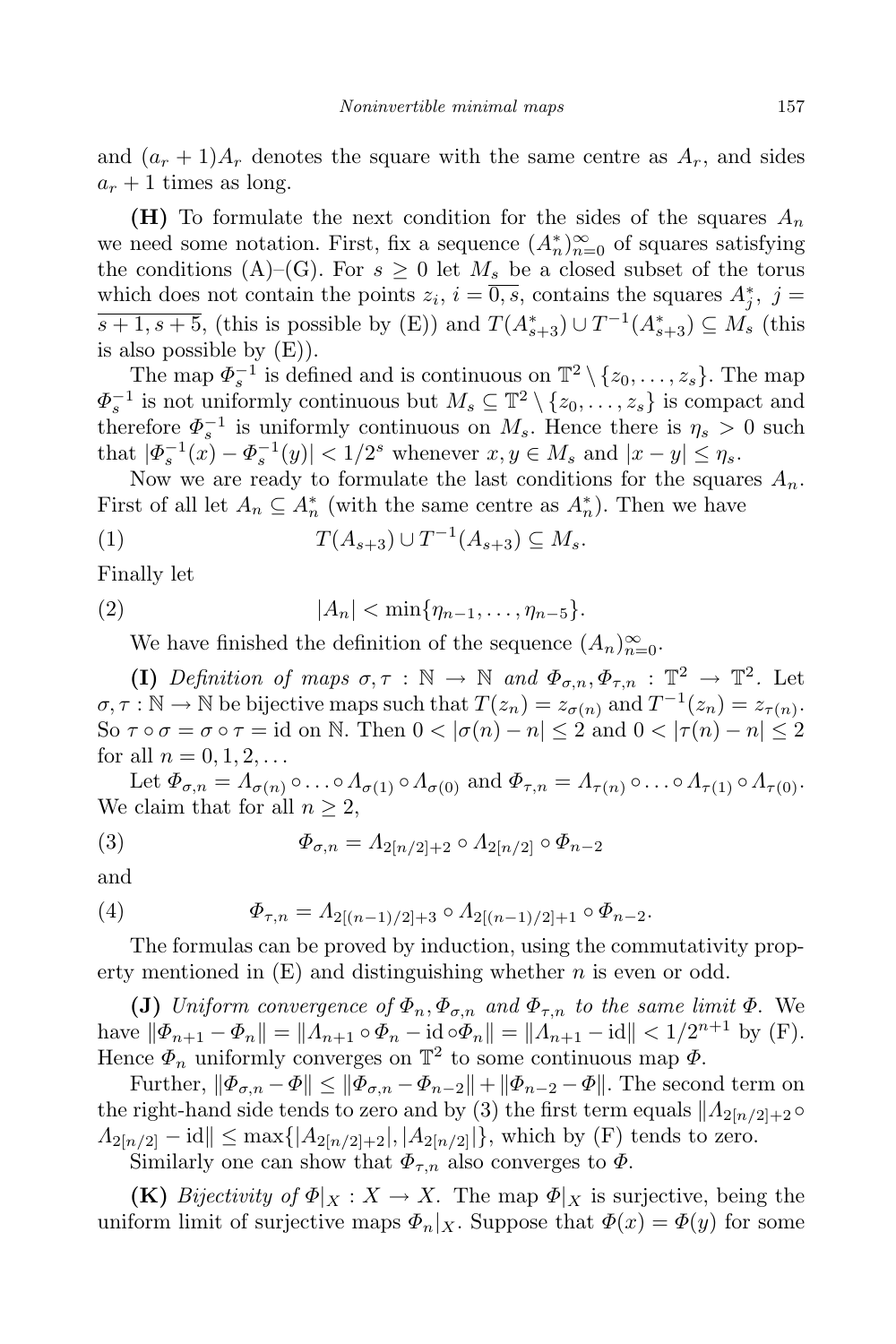*x*, *y* ∈ *X*, *x*  $\neq$  *y*. Take *n* with  $|x - y| \ge 1/n$ . Then by (G), for  $m \ge n$  at least one of the points  $\Phi_m(x), \Phi_m(y)$ , say  $\Phi_m(y)$ , does not belong to the square  $(a_{m+1}+1)A_{m+1}$ . Now we distinguish two cases.

CASE 1. If  $\Phi_m(x) \in A_{m+1}$ , then  $\Phi_{m+1}(x) \in A_{m+1}$  and therefore  $| \Phi_{m+1}(x) - \Phi_m(x) |$  ≤  $| A_{m+1} |$ . Further,  $| \Phi_m(x) - \Phi_m(y) |$  ≥  $\frac{1}{2}$  $\frac{1}{2}a_{m+1}|A_{m+1}|.$ So, taking into account that  $\Phi_{m+1}(y) = \Phi_m(y)$ , we get

$$
|\Phi_{m+1}(x) - \Phi_{m+1}(y)| \ge |\Phi_m(x) - \Phi_m(y)| - |\Phi_{m+1}(x) - \Phi_m(x)|
$$
  
\n
$$
\ge |\Phi_m(x) - \Phi_m(y)| (1 - 2/a_{m+1}).
$$

CASE 2. If  $\Phi_m(x) \notin A_{m+1}$  then we have  $\Phi_{m+1}(x) = \Phi_m(x)$  and similarly for *y*, hence

$$
|\Phi_{m+1}(x) - \Phi_{m+1}(y)| = |\Phi_m(x) - \Phi_m(y)|
$$
  
> 
$$
|\Phi_m(x) - \Phi_m(y)| (1 - 2/a_{m+1}).
$$

In any case,

$$
0 = |\Phi(x) - \Phi(y)| = \lim_{m \to \infty} |\Phi_m(x) - \Phi_m(y)|
$$
  
\n
$$
\geq \prod_{r=n+1}^{\infty} (1 - 2/a_r) |\Phi_n(x) - \Phi_n(y)|,
$$

whence  $\Phi_n(x) = \Phi_n(y)$ , contrary to  $\Phi_n|_X$  being a bijection.

Below in (L), (M) and (N), *A* and *B* will be squares with centres  $z_A$ ,  $z_B$ and we will assume that  $T(z_A) = z_B$ .

**(L)** *Uniform continuity of*  $L_{AB} = \Lambda_B^{-1} \circ T \circ \Lambda_A$ , where *A is a nondegenerate square*, *on*  $\mathbb{T}^2 \setminus K_{z_A}$  (*even on*  $\mathbb{T}^2 \setminus I_{z_A}$ ). On  $\mathbb{T}^2 \setminus I_{z_A}$ ,  $L_{AB}$  is obviously defined and continuous.

To prove the uniform continuity of  $L_{AB}$  on  $\mathbb{T}^2 \setminus I_{z_A}$  it is sufficient to prove that *LAB* can be continuously extended to the whole torus. The set  $M = A \cap (T \circ A_A)^{-1}(B)$  contains an open neighbourhood of  $I_{z_A}$  and if  $z_A + (t, s) \in M \setminus I_{z_A}$ , then by (0) we have

(5) 
$$
L_{AB}(z_A + (t,s)) = z_B + (t, h_\eta \circ h_\delta^{-1}(s))
$$

where  $|A| = 2\delta$ ,  $|B| = 2\eta$ . If we define  $L_{AB}$  on the whole set M (including  $I_{z_4}$ ) by the formula (5), then it is obviously continuous on M. Thus  $L_{AB}$ , being continuous both on  $\mathbb{T}^2 \setminus I_{z_A}$  and on a neighbourhood of  $I_{z_A}$ , is continuous on  $\mathbb{T}^2$  and the result follows.

**(M)** *Uniform continuity of LAB on* T 2 *if both A and B are degenerate squares.* This is obvious, since in this case  $L_{AB} = T$ .

**(N)** *Nonuniform continuity of*  $L_{AB}$  *on*  $\mathbb{T}^2 \setminus \{z_A\}$  *if A is a degenerate and B a nondegenerate square*. In this case we have  $L_{AB} = \Lambda_B^{-1} \circ T \circ \text{id}$  and the result follows from the nonuniform continuity of  $\Lambda_B^{-1}$ .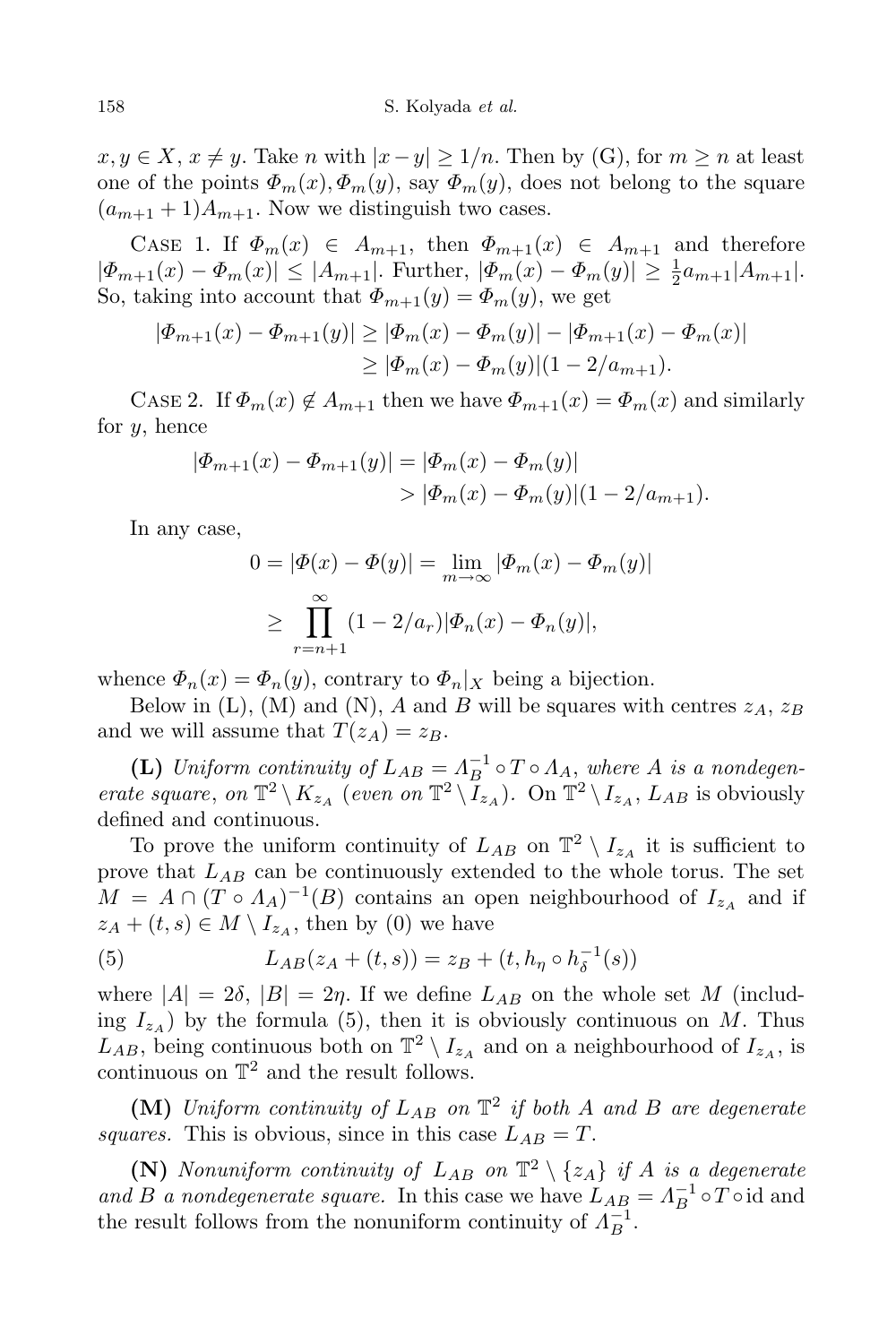**(O)** *Uniform continuity of the*  $map S_n = \Phi_{\sigma,n}^{-1} \circ T \circ \Phi_n$  *defined on the set X.* Since in this part we work on *X*, all the sets should be considered to be intersected with *X* even if we do not state it explicitly.

We prove this by induction. We have  $S_0 = \Lambda_2^{-1} \circ T \circ \Lambda_0$  and since  $\Lambda_0$  is a nondegenerate square and  $A_2$  is degenerate, it suffices to use  $(L)$ .

Assume inductively that  $S_n$  is uniformly continuous on X. Since  $S_n =$  $\Phi_{\sigma,n}^{-1} \circ T \circ \Phi_n$  and  $S_{n+1} = \Phi_{\sigma,n}^{-1} \circ L_{n+1,\sigma(n+1)} \circ \Phi_n$  where  $L_{n+1,\sigma(n+1)} =$  $\Lambda_{\sigma(n+1)}^{-1} \circ T \circ \Lambda_{n+1}$ , we have

$$
\{z : S_{n+1}(z) \neq S_n(z)\}
$$
  

$$
\subseteq \{z : \Phi_n(z) \in A_{n+1}\} \cup \{z : T \circ A_{n+1} \circ \Phi_n(z) \in A_{\sigma(n+1)}\}.
$$

The maps  $\Lambda_i$ ,  $\Phi_i$  do not change the first coordinates of the points and so

$$
\{z : S_{n+1}(z) \neq S_n(z)\}
$$
  
\n
$$
\subseteq \pi(A_{n+1}) \times K \cup [x_{n+1} - |A_{\sigma(n+1)}|/2, x_{n+1} + |A_{\sigma(n+1)}|/2] \times K
$$
  
\n
$$
= [x_{n+1} - \alpha_{n+1}/2, x_{n+1} + \alpha_{n+1}/2] \times K = D_{n+1}
$$

where  $\alpha_{n+1} = \max\{|A_{n+1}|, |A_{\sigma(n+1)}|\}.$ 

The set  $D_{n+1}$  is invariant under all  $\Lambda_m$  and is mapped to

$$
[x_{\sigma(n+1)} - \alpha_{n+1}/2, x_{\sigma(n+1)} + \alpha_{n+1}/2] \times K = T(D_{n+1})
$$

by  $L_{n+1,\sigma(n+1)}$  and  $T(D_{n+1})$  is invariant under all  $\Lambda_m$ .

Since  $S_{n+1} = S_n$  on (at least)  $X \setminus D_{n+1}$  and  $S_n$  is uniformly continuous on X, to finish the proof it suffices to show that  $S_{n+1}$  is uniformly continuous on  $D_{n+1} \backslash K_{z_{n+1}}$ . The map  $\Phi_n$  is uniformly continuous on  $D_{n+1}$ . The compact set  $T(D_{n+1})$  does not intersect  $K_{x_i}$  for  $i \in {\{\sigma(0), \sigma(1), \ldots, \sigma(n)\}}$ , therefore  $\Phi_{\sigma,n}^{-1}$  is uniformly continuous on  $T(D_{n+1})$ .

We now show that  $L_{n+1,\sigma(n+1)}$  is uniformly continuous on  $D_{n+1} \setminus K_{z_{n+1}}$ . But this restriction is uniformly continuous if  $A_{n+1}$  is nondegenerate (by  $(L)$ ) or  $A_{\sigma(n+1)}$  is degenerate, and is not uniformly continuous if  $A_{n+1}$  is degenerate but  $A_{\sigma(n+1)}$  nondegenerate. Since by the definition of the sequence  $(A_i)_{i=0}^{\infty}$  this last case cannot occur,  $L_{n+1,\sigma(n+1)}$  is uniformly continuous on  $D_{n+1} \setminus K_{z_{n+1}}$ .

Now the uniform continuity of

$$
S_{n+1} = \varPhi_{\sigma,n}^{-1} \circ L_{n+1,\sigma(n+1)} \circ \varPhi_n
$$

on the set  $D_{n+1} \setminus K_{z_{n+1}}$  follows from the facts that  $\Phi_n$  is uniformly continuous on  $D_{n+1} \backslash K_{z_{n+1}}, \Phi_n(D_{n+1} \backslash K_{z_{n+1}}) = D_{n+1} \backslash K_{z_{n+1}}, L_{n+1,\sigma(n+1)}$  is uniformly continuous on  $D_{n+1} \setminus K_{z_{n+1}}, L_{n+1,\sigma(n+1)}(D_{n+1} \setminus K_{z_{n+1}}) \subseteq T(D_{n+1})$ and  $\Phi_{\sigma,n}^{-1}$  is uniformly continuous on  $T(D_{n+1})$ .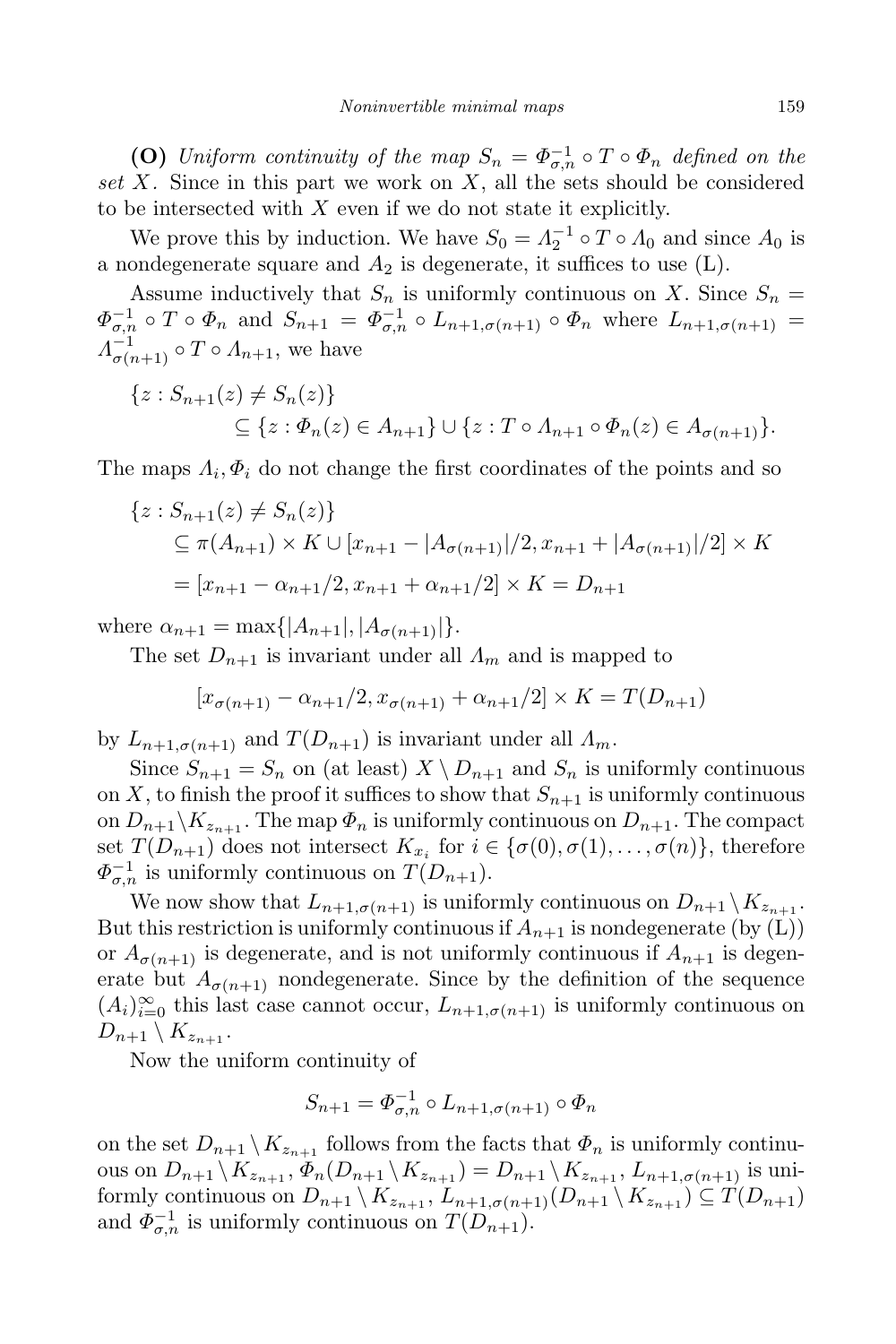**(P)** *Nonuniform continuity of the map*  $S_n^* = \Phi_{\tau,n}^{-1} \circ T^{-1} \circ \Phi_n$  *defined on the set X for*  $n \geq 2$ . As in the previous part, all the sets should be considered to be intersected with *X*.

First notice that  $S_0^*$  and  $S_1^*$  are uniformly continuous on *X* by the same argument as for  $S_n$ ,  $n \in \mathbb{N}$ . Roughly speaking, the reason why  $S_n^*$ ,  $n \geq 2$ , are not uniformly continuous on *X* is that the map  $L_{2,0}^* = \Lambda_0^{-1} \circ T^{-1} \circ$  $A_2 = A_0^{-1} \circ T^{-1} \circ \text{id}$  is not uniformly continuous (this map is defined on  $\mathbb{T}^2 \setminus \{z_2\}$ , it sends the points close to  $z_2$  to points close to  $z_0$  and is not uniformly continuous on any neighbourhood of  $z<sub>2</sub>$ ). We show that this fact really implies the nonuniform continuity of  $S_n^*$ ,  $n \geq 2$ .

Quite analogously to the case of the maps  $S_n$  (just replace  $T$  by  $T^{-1}$ and  $\sigma$  by  $\tau$ ) we get

$$
\{z: S_{n+1}^*(z) \neq S_n^*(z)\} \subseteq [x_{n+1} - \alpha_{n+1}^*/2, x_{n+1} + \alpha_{n+1}^*/2] \times K = D_{n+1}^*
$$

where  $\alpha_{n+1}^* = \max\{|A_{n+1}|, |A_{\tau(n+1)}|\}$ . The set  $D_{n+1}^*$  is invariant under all  $\Lambda_m$  and is mapped to  $[x_{\tau(n+1)} - \alpha_{n+1}^*/2, x_{\tau(n+1)} + \alpha_{n+1}^*/2] \times K = T^{-1}(D_{n+1}^*)$ by  $L_{n+1,\tau(n+1)}^* = \Lambda_{\tau,n+1}^{-1} \circ T^{-1} \circ \Lambda_{n+1}$  and  $T^{-1}(D_{n+1}^*)$  is invariant under all *Λm*.

The map  $S_1^*$  is uniformly continuous on *X* and  $S_2^* = S_1^*$  on (at least)  $X \setminus D_2^*$ , so  $S_2^*$  is uniformly continuous on  $X \setminus D_2^*$ . But  $S_2^* = \Phi_{\tau,1}^{-1} \circ L_{2,0}^* \circ \Phi_1$  is not uniformly continuous on  $D_2^*$  because  $\Phi_1 = \text{id}$  on  $D_2^*, L_{2,0}^*$  is not uniformly continuous on  $D_2^*$ ,  $L_{2,0}^*(D_2^*) = T^{-1}(D_2^*)$  and  $\Phi_{\tau,1}^{-1} = \text{id}$  on  $T^{-1}(D_2^*)$ . Thus we have proved that  $S_2^*$  is not uniformly continuous on  $X \supseteq X \setminus D_3^* \supseteq D_2^*$ .

Assume that  $S_n^*$  is not uniformly continuous on  $X \setminus D_{n+1}^*$ . We have  $S_{n+1}^* = S_n^*$  on  $X \setminus D_{n+1}^*$ , therefore  $S_{n+1}^*$  is not uniformly continuous on  $X \supseteq X \setminus D_{n+1}^*$ .

**(Q)** The sequences  $(S_n)_{n=0}^{\infty}$  and  $(S_n^*)_{n=0}^{\infty}$  are Cauchy sequences on X. By (3) for  $n \geq 2$  we have

$$
S_n = \Phi_{\sigma,n}^{-1} \circ T \circ \Phi_n = \Phi_{n-2}^{-1} \circ \Lambda_{2[n/2]}^{-1} \circ \Lambda_{2[n/2]+2}^{-1} \circ T \circ \Lambda_n \circ \Lambda_{n-1} \circ \Phi_{n-2}
$$

and

$$
S_{n+1} = \Phi_{\sigma,n}^{-1} \circ \Lambda_{\sigma(n+1)}^{-1} \circ T \circ \Lambda_{n+1} \circ \Phi_n
$$
  
=  $\Phi_{n-2}^{-1} \circ \Lambda_{2[n/2]}^{-1} \circ \Lambda_{2[n/2]+2}^{-1} \circ \Lambda_{\sigma(n+1)}^{-1} \circ T \circ \Lambda_{n+1} \circ \Lambda_n \circ \Lambda_{n-1} \circ \Phi_{n-2}.$ 

Since  $S_n = S_{n+1}$  on  $X \setminus D_{n+1}$ , we need only estimate  $||S_{n+1} - S_n||$  on  $D_{n+1}$ .

First notice that  $n + 1 \notin \{n-1, n\}$  and so  $A_{n-1}$  and  $A_n$  are disjoint from  $D_{n+1}$ . Further, both for even and odd *n* (note that  $n \geq 2$ ),  $\sigma(n+1) \notin$  $\{2[n/2], 2[n/2]+2\}$  and so  $A_{2[n/2]}$  and  $A_{2[n/2]+2}$  are disjoint from  $T(D_{n+1})$ . Finally, recall that  $\Phi_{n-2}$  as well as all  $\Lambda_i$  do not change the first coordinates of points. As a result of all these facts we get

$$
S_n = \Phi_{n-2}^{-1} \circ T \circ \Phi_{n-2} \quad \text{ on } D_{n+1}
$$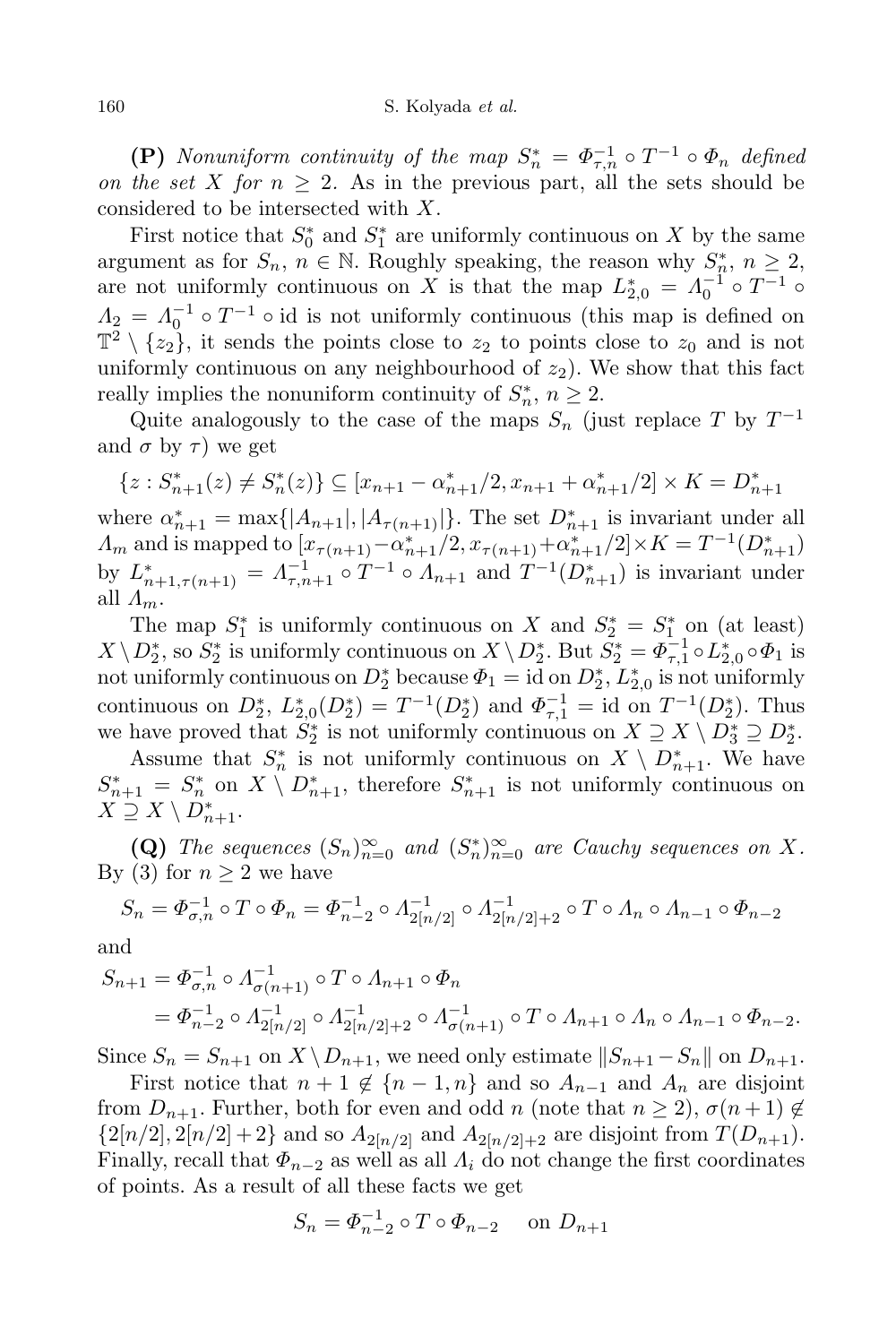and

$$
S_{n+1} = \Phi_{n-2}^{-1} \circ \Lambda_{\sigma(n+1)}^{-1} \circ T \circ \Lambda_{n+1} \circ \Phi_{n-2} \quad \text{ on } D_{n+1}.
$$

Hence, on *X* we have

$$
\begin{aligned}\n\|S_{n+1} - S_n\| &= \|\Phi_{n-2}^{-1} \circ \Lambda_{\sigma(n+1)}^{-1} \circ T \circ \Lambda_{n+1} \circ \Phi_{n-2} - \Phi_{n-2}^{-1} \circ T \circ \Lambda_{n+1} \circ \Phi_{n-2} \\
&\quad + \Phi_{n-2}^{-1} \circ T \circ \Lambda_{n+1} \circ \Phi_{n-2} - \Phi_{n-2}^{-1} \circ T \circ \Phi_{n-2}\| \\
&\le \|\Phi_{n-2}^{-1} \circ \Lambda_{\sigma(n+1)}^{-1} - \Phi_{n-2}^{-1}\| + \|\Phi_{n-2}^{-1} \circ T \circ \Lambda_{n+1} - \Phi_{n-2}^{-1} \circ T\| \\
&\le \max_{n-1 \le r \le n+3} \|\Phi_{n-2}^{-1} \circ \Lambda_r^{-1} - \Phi_{n-2}^{-1}\| + \|\Phi_{n-2}^{-1} \circ T \circ \Lambda_{n+1} - \Phi_{n-2}^{-1} \circ T\|\n\end{aligned}
$$

(in the last inequality we used the fact that  $|\sigma(n) - n| \leq 2$  and so  $\sigma(n+1) \in$  $\overline{n-1,n+3}$ ).

By (E), if  $n - 1 \le r \le n + 3$ ,  $x \in X$  and  $\Lambda_r^{-1}(x) \ne x$  (hence,  $x \in A_r$ ), then  $x, \Lambda_r^{-1}(x) \in A_r \cap M_{n-2}$  (we used the fact that by (H) for any  $k, M_k$ contains the squares  $A_{k+1}, \ldots, A_{k+5}$ .

By (2), 
$$
|A_r^{-1}(x) - x| < |A_r| < \eta_{n-2}
$$
. It follows that  
\n(10) 
$$
\max_{n-1 \le r \le n+3} \|\Phi_{n-2}^{-1} \circ A_r^{-1} - \Phi_{n-2}^{-1}\| < 1/2^{n-2}.
$$

If  $T \circ A_{n+1}(x) \neq T(x)$  then  $A_{n+1}(x) \neq x$  and so  $x, A_{n+1}(x) \in A_{n+1}$ . Then by (2),  $|T \circ A_{n+1}(x) - T(x)| = |A_{n+1}(x) - x| \leq |A_{n+1}| < \eta_{n-2}$ . By  $(T, T(A_{n+1}) \subseteq M_{n-2}$ , whence  $T(x), T \circ \Lambda_{n+1}(x) \in M_{n-2}$  and taking into account the above inequality, we get

(11) 
$$
\|\Phi_{n-2}^{-1} \circ T \circ \Lambda_{n+1} - \Phi_{n-2}^{-1} \circ T\| < 1/2^{n-2}.
$$

From (10) and (11) we have  $||S_{n+1} - S_n|| < 1/2^{n-3}$  and so  $(S_n)_{n=0}^{\infty}$  is a Cauchy sequence. Denote its uniform limit on *X* by *S*.

The proof for  $(S_n^*)_{n=0}^{\infty}$  is analogous, the difference being that one has  $\tau$ and  $T^{-1}$  instead of  $\sigma$  and  $T$ , respectively. Denote the uniform limit of  $S_n^*$ on *X* by  $S^*$ .

**(R)** Definition of the continuous surjective map  $\tilde{S}$  on  $\mathbb{T}^2$ . Since the map  $S_n$  is uniformly continuous on the dense subset *X* of  $\mathbb{T}^2$ , there is a unique continuous extension  $S_n$  of  $S_n$  to  $\mathbb{T}^2$ . Since  $(S_n)_{n=0}^{\infty}$  is a Cauchy sequence, obviously  $(S_n)_{n=0}^{\infty}$  is also Cauchy and so has a uniform limit *S*. Clearly,  $\widetilde{S}|X = S$ . Since  $S_n(X) = X$  for any *n*, we have  $S(X) = X$  and so  $\widetilde{S}(\mathbb{T}^2) = \mathbb{T}^2$ .

**(S)** *Noninvertibility of*  $\widetilde{S}$ *.* Recall that, by definition,  $\Phi_{\sigma,n} \circ S_n = T \circ \Phi_n$ and  $\Phi_{\tau,n} \circ S_n^* = T^{-1} \circ \Phi_n$  on the set *X*. Further,  $\Phi_{\sigma,n}$ ,  $\Phi_{\tau,n}$  and  $\Phi_n$  uniformly converge to  $\Phi$  on the torus, and the map  $\Phi$  as well as all the maps  $\Phi_{\sigma,n}$ ,  $\Phi_{\tau,n}$ ,  $\Phi_n$ ,  $n = 1, 2, \ldots$ , are uniformly continuous. It follows that  $\Phi \circ S = T \circ \Phi$  and  $\Phi \circ S^* = T^{-1} \circ \Phi$  on *X*. (We used the fact that  $f_n \circ g_n$  uniformly converge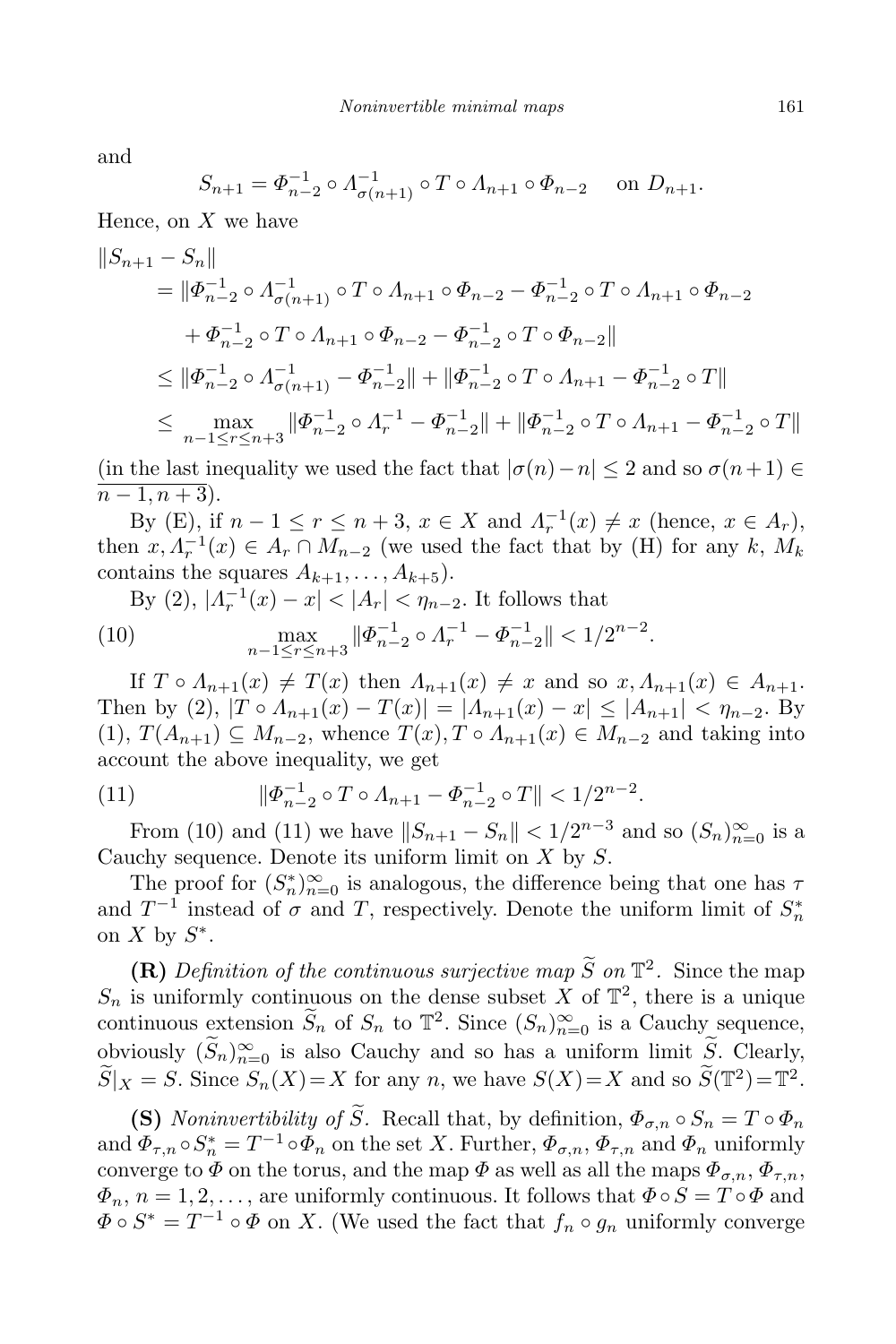to  $f \circ g$  whenever  $g_n$  uniformly converge to  $g$ ,  $f_n$  uniformly converge to  $f$ and the maps  $f_n$ ,  $n = 1, 2, \ldots$ , are equicontinuous—which is the case when  $f_n$ ,  $n = 1, 2, \ldots$ , and  $f$  are uniformly continuous and  $f_n$  uniformly converge to *f*.)

Since  $\Phi$  is bijective (see (K)), we get  $S = \Phi^{-1} \circ T \circ \Phi$  and  $S^* = \Phi^{-1} \circ T^{-1} \circ \Phi$ on *X*. Hence  $S^* = S^{-1}$  on *X*. Since  $\tilde{S}|_X = S$  and  $\tilde{S}(X) = X$  we have  $(S|X)^{-1} = S^*$ . But  $S^*$  is not uniformly continuous on *X* (by (P)), therefore  $\tilde{S}$  does not have an inverse on  $\mathbb{T}^2$ .

**(T)** *Minimality of S*. Take any nonempty closed set  $M \subseteq \mathbb{T}^2$  with  $\widetilde{S}(M) \subseteq M$ ; we need to show that  $M = \mathbb{T}^2$ . Since  $\widetilde{S}$  is an extension of *T*, we have  $T(\Phi(M)) = \Phi(\widetilde{S}(M)) \subset \Phi(M)$  and by minimality of *T* we get  $\Phi(M) = \mathbb{T}^2$ . Recall that  $\Phi = \lim_{n \to \infty} \Phi_n$  and the maps  $\Phi_n$  do not change the first coordinate of points. Therefore also  $\Phi$  has this property, i.e.,  $\Phi(x, y) = (x, \phi(x, y))$ . Hence  $\Phi(X) = X$  and  $\Phi(\mathbb{T}^2 \setminus X) = \mathbb{T}^2 \setminus X$ . It follows that  $\Phi(M \cap X) = X$ . Since  $\Phi|_X : X \to X$  is a bijection (see (K)),  $M \cap X = X$ . Now use the density of *X* and the closedness of *M* in  $\mathbb{T}^2$  to conclude that  $M = \mathbb{T}^2$ .

**Added in proof** (March 2001). After submitting the paper the authors (S. Kolyada and L'. Snoha) and H. Bruin found a compact metric space which admits a minimal map but does not admit any minimal homeomorphism (cf. Introduction).

## **References**

- [Al] P. S. Aleksandrov, *Introduction to Set Theory and to General Topology*, Nauka, Moscow, 1977 (in Russian); German translation: P. S. Alexandroff, *Einfuhrung ¨ in die Mengenlehre und in die allgemeine Topologie*, Deutscher Verlag der Wiss., Berlin, 1984.
- [Au] J. Auslander, *Minimal Flows and their Extensions*, North-Holland Math. Stud. 153, Elsevier, Amsterdam, 1988.
- [AG] J. Auslander and W. H. Gottschalk (eds.), *Topological Dynamics*, An International Symposium, W. A. Benjamin, New York, 1968.
- [AK] J. Auslander and Y. Katznelson, *Continuous maps of the circle without periodic points*, Israel J. Math. 32 (1979), 375–381.
- [AY] J. Auslander and J. A. Yorke, *Interval maps, factors of maps, and chaos*, Tˆohoku Math. J. 32 (1980), 177–188.
- [BL] A. M. Blokh and M. Lyubich, *Measurable dynamics of S-unimodal maps*, Ann. Sci. Ecole Norm. Sup. 24 (1991), 545–573.
- [Br] I. U. Bronšteĭn, *Extensions* of *Minimal Transformation Groups*, Sijthoff and Noordhoff, 1979.
- [BKNS] H. Bruin, G. Keller, T. Nowicki and S. van Strien, *Wild Cantor attractors exist*, Ann. of Math. 143 (1996), 97–130.
- [BKP] H. Bruin, G. Keller and M. St. Pierre, *Adding machines and wild attractors*, Ergodic Theory Dynam. Systems 17 (1997), 1267–1287.